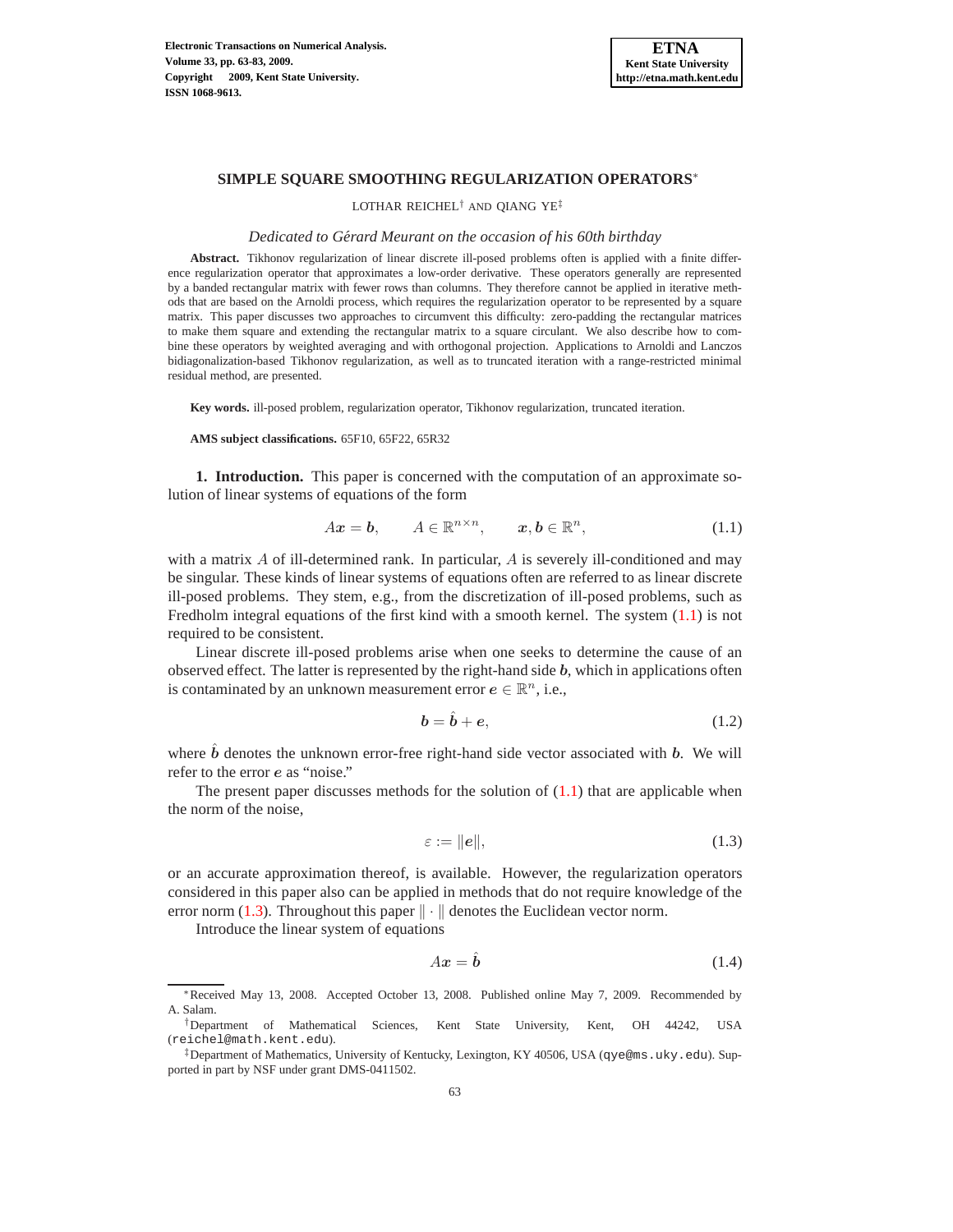associated with  $(1.1)$  with the unknown error-free right-hand side. The system  $(1.4)$  is assumed to be consistent and its solution of minimal Euclidean norm is denoted by  $\hat{x}$ . We would like to determine an approximation of  $\hat{x}$  and seek to achieve this by computing an approximate solution of the available linear discrete ill-posed problem  $(1.1)$ . Note that due to the severe ill-conditioning of A and the error  $e$  in the right-hand side  $b$ , the least-squares solution of minimal Euclidean norm of  $(1.1)$  typically is not a meaningful approximation of  $\hat{x}$ . In order to be able to obtain an accurate approximation of  $\hat{x}$ , the system [\(1.1\)](#page-0-0) has to be replaced by a nearby system, whose solution is less sensitive to perturbations in b. This replacement is known as regularization.

One of the most popular regularization methods, known as Tikhonov regularization, replaces the linear system  $(1.1)$  by the minimization problem

<span id="page-1-0"></span>
$$
\min_{\boldsymbol{x}\in\mathbb{R}^n} \{ \|A\boldsymbol{x} - \boldsymbol{b}\|^2 + \mu \|L\boldsymbol{x}\|^2 \},\tag{1.5}
$$

where the matrix  $L \in \mathbb{R}^{k \times n}$ ,  $k \leq n$ , is referred to as the regularization operator and the scalar  $\mu \geq 0$  as the regularization parameter; see, e.g., Engl et al. [\[14\]](#page-20-0) and Hansen [\[19\]](#page-20-1) for discussions on Tikhonov regularization.

Let  $\mathcal{N}(M)$  and  $\mathcal{R}(M)$  denote the null space and range of the matrix M, respectively. We assume throughout this paper that the matrices  $A$  and  $L$  satisfy

<span id="page-1-4"></span>
$$
\mathcal{N}(A) \cap \mathcal{N}(L) = \{0\}.\tag{1.6}
$$

Then the Tikhonov minimization problem  $(1.5)$  has the unique solution

<span id="page-1-2"></span>
$$
\boldsymbol{x}_{\mu} := (A^T A + \mu L^T L)^{-1} A^T \boldsymbol{b} \tag{1.7}
$$

for any  $\mu > 0$ .

Our computational task is to determine a suitable positive value of the regularization parameter  $\mu$  and the associated solution  $x_{\mu}$  of [\(1.5\)](#page-1-0). We will determine  $\mu$  with the aid of the discrepancy principle, which requires that the norm of the noise  $(1.3)$ , or a fairly accurate estimate thereof, be available. This approach of determining  $\mu$  generally calls for the evaluation of the norm of the residual error

<span id="page-1-1"></span>
$$
\boldsymbol{r}_{\mu} := \boldsymbol{b} - A \boldsymbol{x}_{\mu} \tag{1.8}
$$

for several values of  $\mu$ ; see Section [3](#page-12-0) for details.

Common choices of regularization operators for problems in one space dimension are the identity matrix and scaled finite difference approximations of a derivative, such as

<span id="page-1-3"></span>
$$
L_1 := \frac{1}{2} \begin{bmatrix} 1 & -1 & & 0 \\ & 1 & -1 & & \\ & & \ddots & \ddots & \\ 0 & & & 1 & -1 \end{bmatrix} \in \mathbb{R}^{(n-1)\times n}, \quad (1.9)
$$

<span id="page-1-5"></span>
$$
L_2 := \frac{1}{4} \begin{bmatrix} -1 & 2 & -1 & & 0 \\ & -1 & 2 & -1 & & \\ & & \ddots & \ddots & \ddots & \\ 0 & & & -1 & 2 & -1 \end{bmatrix} \in \mathbb{R}^{(n-2)\times n},
$$
 (1.10)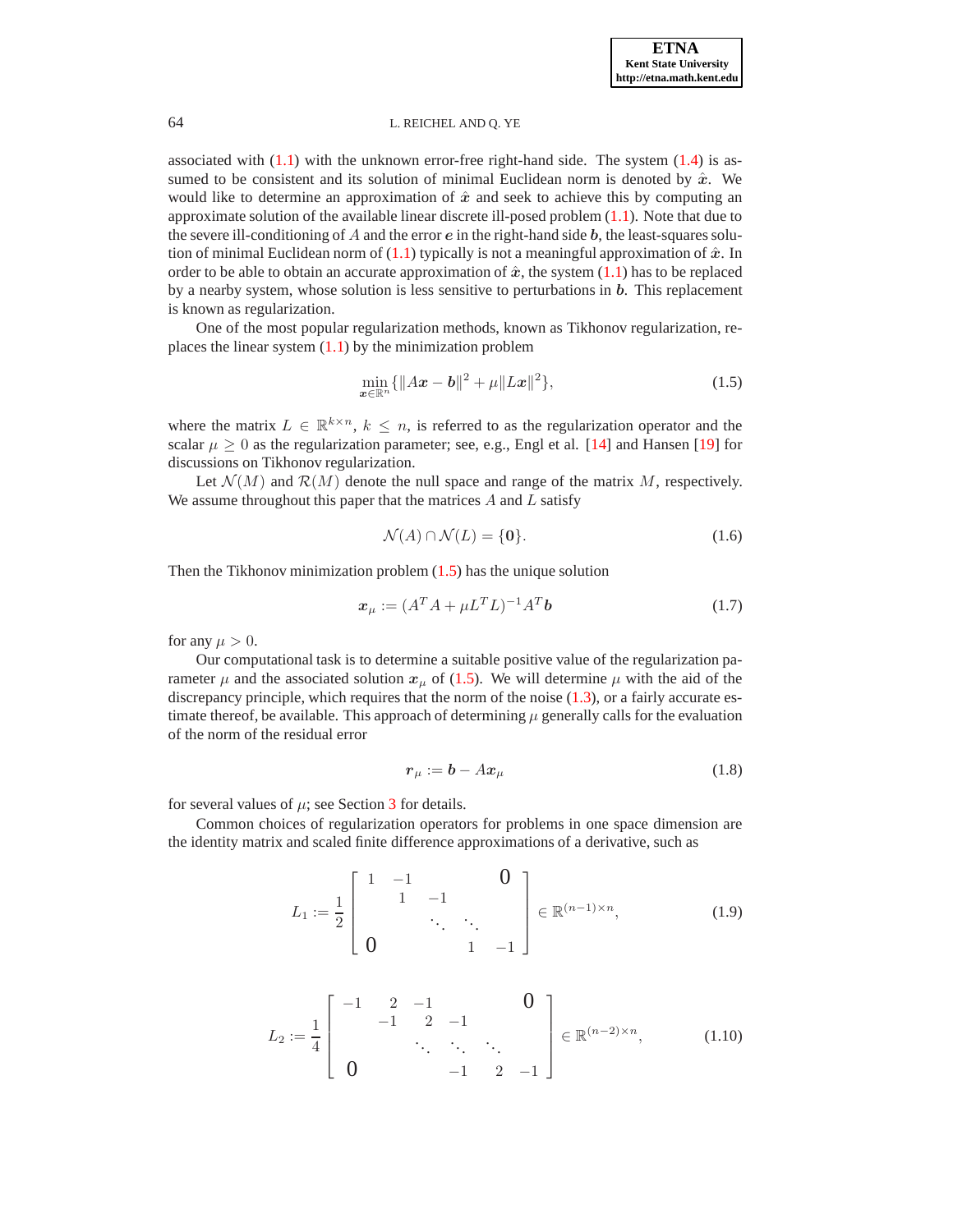## SIMPLE SOUARE SMOOTHING REGULARIZATION OPERATORS 65

<span id="page-2-2"></span>
$$
L_3 := \frac{1}{8} \begin{bmatrix} -1 & 3 & -3 & 1 & & & 0 \\ & -1 & 3 & -3 & 1 & & \\ & & \ddots & \ddots & \ddots & \ddots \\ & & & & -1 & 3 & -3 & 1 \end{bmatrix} \in \mathbb{R}^{(n-3)\times n}.
$$
 (1.11)

When the matrices A and L are of small to moderate size, the solution of  $(1.5)$  and the norm of the residual error  $(1.8)$  conveniently can be determined for several values of the regularization parameter with the aid of the generalized singular value decomposition (GSVD) of the matrix pair  $\{A, L\}$ . However, for large-scale problems, the computation of the GSVD is too expensive to be attractive. This paper is concerned with iterative solution methods that can be applied to the solution of large-scale problems.

Large-scale problems typically are transformed to standard form before solution. Let  $L^{\dagger} \in \mathbb{R}^{n \times k}$  denote the Moore-Penrose pseudoinverse of the regularization operator L in  $(1.5)$ . The A-weighted pseudoinverse of L is defined by

<span id="page-2-3"></span>
$$
L_A^{\dagger} := \left(I - \left(A(I - L^{\dagger}L)\right)^{\dagger} A\right) L^{\dagger} \in \mathbb{R}^{n \times k};\tag{1.12}
$$

see, e.g., Eldén [\[13\]](#page-20-2) or Hansen [\[19,](#page-20-1) Section 2.3]. Introduce the matrix

<span id="page-2-4"></span>
$$
\bar{A} := AL_A^{\dagger} \tag{1.13}
$$

and the vectors

and

<span id="page-2-5"></span>
$$
\boldsymbol{x}^{(0)} := \left(A(I - L^{\dagger}L)\right)^{\dagger} \boldsymbol{b},\tag{1.14}
$$

$$
\bar{b} := b - Ax^{(0)}.
$$
 (1.15)

Let  $\bar{x} := Lx$ . Then the Tikhonov minimization problem [\(1.5\)](#page-1-0) can be expressed in standard form,

<span id="page-2-0"></span>
$$
\min_{\bar{\bm{x}} \in \mathbb{R}^k} \{ \|\bar{A}\bar{\bm{x}} - \bar{\bm{b}}\|^2 + \mu \|\bar{\bm{x}}\|^2 \}.
$$
\n(1.16)

The solution  $x_{\mu}$  of [\(1.5\)](#page-1-0), given by [\(1.7\)](#page-1-2), can be recovered from the solution  $\bar{x}_{\mu}$  of [\(1.16\)](#page-2-0) according to

<span id="page-2-1"></span>
$$
\boldsymbol{x}_{\mu} = L_A^{\dagger} \bar{\boldsymbol{x}}_{\mu} + \boldsymbol{x}^{(0)}; \tag{1.17}
$$

see, e.g., [\[13\]](#page-20-2) or [\[19,](#page-20-1) Section 2.3] for details. We note for future reference that if  $\bar{x}$  is any vector in  $\mathbb{R}^k$  and  $x := L_A^{\dagger} \bar{x} + x^{(0)}$ , then the associated residual vectors  $\bar{r} := \bar{b} - \bar{A}\bar{x}$  and  $r := b - Ax$  satisfy

<span id="page-2-6"></span>
$$
\|\bar{r}\| = \|r\|.\tag{1.18}
$$

If L is a square nonsingular matrix, then  $x^{(0)} = 0$ , and the above transformation amounts to  $\bar{x} := Lx$  and  $\bar{A} := AL^{-1}$ .

When the regularization operator  $L$  approximates a derivative, its pseudoinverse approximates an integral operator and therefore is a low-pass filter. This filter is applied to the computed solution  $\bar{x}_{\mu}$  of [\(1.16\)](#page-2-0) when evaluating the associated solution  $x_{\mu}$  of [\(1.5\)](#page-1-0); cf. [\(1.17\)](#page-2-1). The smoothing achieved by filtering is beneficial when the desired solution  $\hat{x}$  is smooth. Regularization operators of the form  $(1.9)-(1.11)$  $(1.9)-(1.11)$  often are referred to as smoothing operators.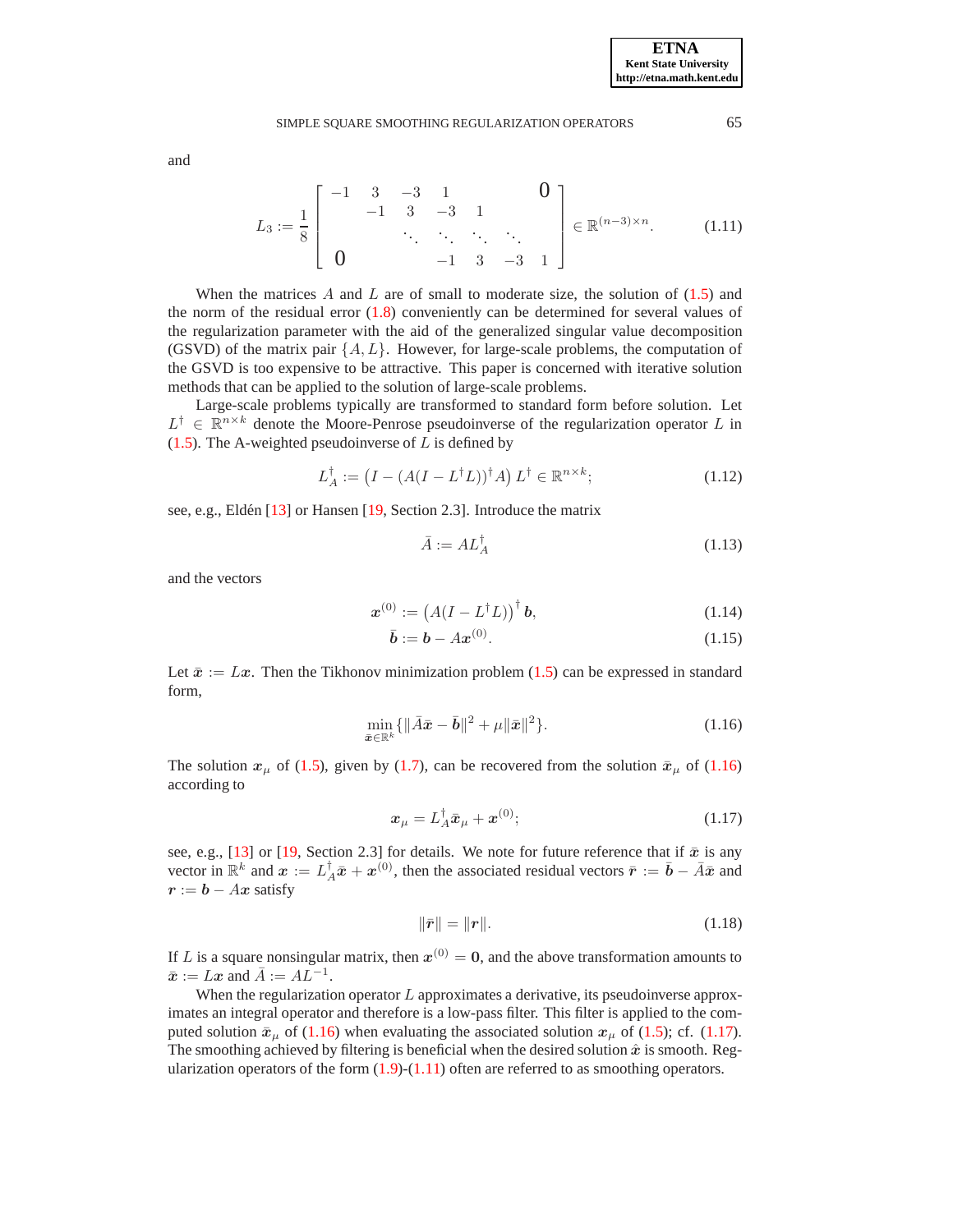We remark that despite the complexity of the A-weighted pseudoinverse [\(1.12\)](#page-2-3), matrixvector products with the matrices  $L_A^{\dagger}$  and  $AL_A^{\dagger}$  can be evaluated quite inexpensively when L is a banded matrix with small bandwidth, a circulant, or an orthogonal projection; see Section [2](#page-4-0) or [\[13\]](#page-20-2), [\[19,](#page-20-1) Section 2.3], and [\[24\]](#page-20-3) for further details. Commonly used iterative methods for the solution of Tikhonov minimization problems in standard form  $(1.16)$  are based on partial Lanczos bidiagonalization of the matrix [\(1.13\)](#page-2-4); see, e.g., [\[3,](#page-19-0) [4,](#page-19-1) [7,](#page-19-2) [8,](#page-19-3) [15,](#page-20-4) [17,](#page-20-5) [22\]](#page-20-6). However, recent numerical results reported in [\[23\]](#page-20-7) show that Tikhonov regularization based on the range-restricted Arnoldi (RR-Arnoldi) process can be competitive with Tikhonov regularization based on Lanczos bidiagonalization. The RR-Arnoldi process is used to reduce  $\overline{A}$  to a small upper Hessenberg matrix; see Section [3.](#page-12-0) Advantages of RR-Arnoldi-based Tikhonov regularization, compared with Lanczos bidiagonalization-based Tikhonov regularization, include:

- i) Many problems require a smaller number of matrix-vector product evaluations. When the matrix  $A$  is large, these evaluations constitute the dominant computational work; see [\[23\]](#page-20-7) for a comparison.
- ii) The methods do not require the evaluation of matrix-vector products with  $A<sup>T</sup>$ . They therefore are attractive to use for problems for which matrix-vector products with  $A<sup>T</sup>$ are difficult to evaluate. This situation arises, e.g., when solving large nonlinear problems by Krylov subspace methods; see [\[11\]](#page-20-8) for a discussion. It also arises when matrixvector products are evaluated by multipole methods.
- iii) The methods deliver more accurate approximations of the desired solution  $\hat{x}$  for some problems; see [\[23\]](#page-20-7) for a few illustrations.

A difficulty with solution methods based on the RR-Arnoldi process is that they require the regularization operator  $L$  to be represented by a square matrix. In particular, the operators [\(1.9\)](#page-1-3)-[\(1.11\)](#page-2-2) cannot be applied. Several approaches to circumvent this difficulty have been discussed in the literature. Calvetti et al. [\[8,](#page-19-3) [9\]](#page-19-4) propose to append or prepend rows to the regularization operators  $L_i$  to yield square and nonsingular regularization operators  $L$ ; the nonsingularity simplifies the computations. For suitable extensions of the operators  $(1.9)-(1.11)$  $(1.9)-(1.11)$  $(1.9)-(1.11)$  this approach yields high accuracy. However, to achieve the most accurate approximations of  $\hat{x}$ , the choice of extension often should depend on the behavior of the solution near the boundary. If this behavior is not known *a priori*, one can first solve the problem with  $L := I$  to determine the boundary behavior of the solution, and then again with a suitably chosen square regularization operator L to achieve higher accuracy.

An alternative to solving the transformed Tikhonov minimization problem [\(1.16\)](#page-2-0) is to apply an iterative method to the linear system of equations

<span id="page-3-0"></span>
$$
\bar{A}\bar{\mathbf{x}} = \bar{\mathbf{b}}.\tag{1.19}
$$

Regularization is achieved by terminating the iteration process sufficiently early. Denote the kth iterate generated by the iterative method by  $\bar{x}_k$ , with  $\bar{x}_0 = 0$ , and define the associated residual vector

<span id="page-3-1"></span>
$$
\bar{\boldsymbol{r}}_k := \bar{\boldsymbol{b}} - \bar{A}\bar{\boldsymbol{x}}_k. \tag{1.20}
$$

The iteration number,  $k$ , can be thought of as a regularization parameter. Application of the discrepancy principle to determine when to terminate the iterations requires that the norm of the residual vector  $\bar{r}_k$  be available; see Section [3.](#page-12-0) In this paper, we discuss application of the range-restricted GMRES (RR-GMRES) iterative method to the solution of [\(1.19\)](#page-3-0). RR-GMRES is based on the RR-Arnoldi process; its use and comparison with standard GMRES are illustrated in [\[5\]](#page-19-5). RR-GMRES is better suited than standard GMRES for the computation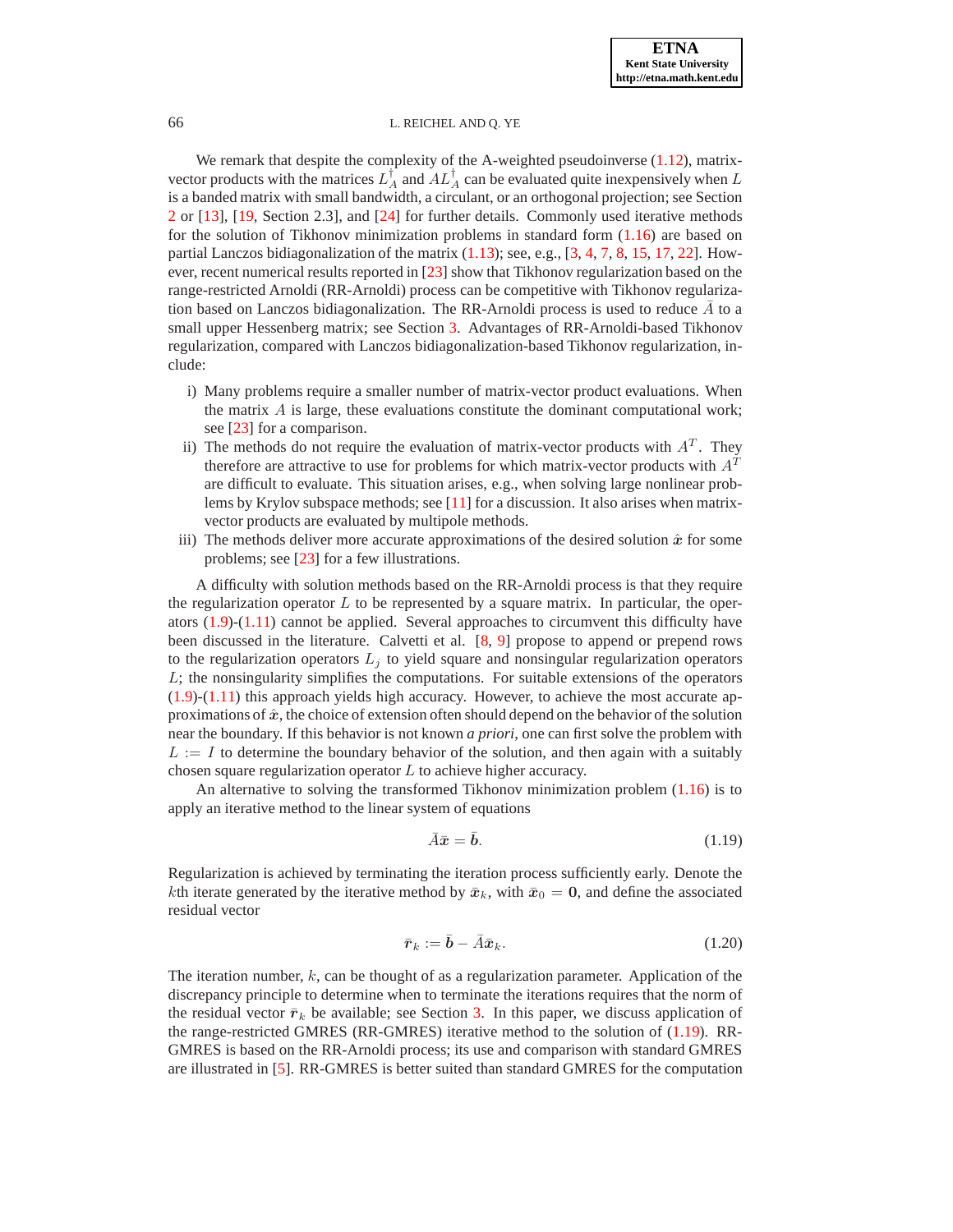of an approximate solution of a linear discrete ill-posed problem whose desired solution  $\hat{x}$  is

Hansen and Jensen [\[20\]](#page-20-9) recently described how nonsquare regularization operators can be used in conjunction with RR-GMRES by augmenting the linear system [\(1.1\)](#page-0-0) and multiplying the augmented system from the left-hand side by a matrix which contains  $(L_A^{\dagger})^T$  as a submatrix. This approach is interesting, but it is not well suited for use with the discrepancy principle, because the norm of residual vector  $(1.20)$  is not explicitly available.

Morigi et al. [\[24\]](#page-20-3) proposed to use orthogonal projections as regularization operators. These operators perform well for many linear discrete ill-problems, but they are not smoothing. They are well suited for problems for which the desired solution  $\hat{x}$  is not smooth. The application of regularization operators without any particular structure is considered by Kilmer et al. [\[21\]](#page-20-10).

The present paper discusses several approaches to determining square regularization operators from regularization operators of the form  $(1.9)-(1.11)$  $(1.9)-(1.11)$  $(1.9)-(1.11)$ . We consider appending zero rows to obtain square regularization operators. Numerical examples illustrate the feasibility of this approach. Problems with a periodic solution may benefit from the use of circulant regularization operators obtained by augmenting suitable rows to regularization operators of the form  $(1.9)-(1.11)$  $(1.9)-(1.11)$  $(1.9)-(1.11)$ . The spectral decomposition of circulant matrices is easily computable, and numerical examples illustrate that it may be beneficial to set certain eigenvalues to zero. The latter observation is believed to be new. Finally, we discuss how these regularization operators can be combined by weighted averaging or with an orthogonal projection to deal with problems with non-periodic solutions.

This paper is organized as follows. Section [2](#page-4-0) discusses some properties of square zeropadded and circulant regularization operators obtained by modifying operators of the form [\(1.9\)](#page-1-3)-[\(1.11\)](#page-2-2). A weighted average of the two is proposed in order to circumvent the restrictions of each approach. We also describe how orthogonal projection regularization operators can be combined with other regularization operators. The RR-Arnoldi process, the discrepancy principle, and RR-GMRES are reviewed in Section [3.](#page-12-0) Computed examples are presented in Section [4,](#page-13-0) and Section [5](#page-19-6) contains concluding remarks.

<span id="page-4-0"></span>**2. Regularization operators.** We first discuss general properties of regularization operators  $L \in \mathbb{R}^{k \times n}$ ,  $k \le n$ , with a nontrivial null space and then consider square regularization operators related to operators of the form  $(1.9)-(1.11)$  $(1.9)-(1.11)$  $(1.9)-(1.11)$ . This is followed by a discussion of properties of orthogonal projection regularization operators and how they can be combined with square smoothing regularization operators.

Many regularization operators of interest have a nontrivial null space. Let

<span id="page-4-3"></span>
$$
\begin{aligned}\n\mathbf{n}_1 &:= [1, 1, \dots, 1, 1]^T, \\
\mathbf{n}_2 &:= [1, 2, \dots, n-1, n]^T, \\
\mathbf{n}_3 &:= [1, 2^2, \dots, (n-1)^2, n^2]^T.\n\end{aligned} \tag{2.1}
$$

Then

smooth.

<span id="page-4-2"></span>
$$
\mathcal{N}(L_1) = \text{span}\{\boldsymbol{n}_1\},
$$
  
\n
$$
\mathcal{N}(L_2) = \text{span}\{\boldsymbol{n}_1, \boldsymbol{n}_2\},
$$
  
\n
$$
\mathcal{N}(L_3) = \text{span}\{\boldsymbol{n}_1, \boldsymbol{n}_2, \boldsymbol{n}_3\}.
$$
\n(2.2)

Let the columns of the matrix  $U \in \mathbb{R}^{n \times \ell}$  form an orthonormal basis of  $\mathcal{N}(L)$ . Generally, the dimension,  $\ell$ , of the null spaces of regularization operators of interest is fairly small; for the operators [\(1.9\)](#page-1-3)-[\(1.11\)](#page-2-2), we have dim  $\mathcal{N}(L_i) = j$ . Introduce the QR-factorization

<span id="page-4-1"></span>
$$
AU = QR,\tag{2.3}
$$

**ETNA Kent State University http://etna.math.kent.edu**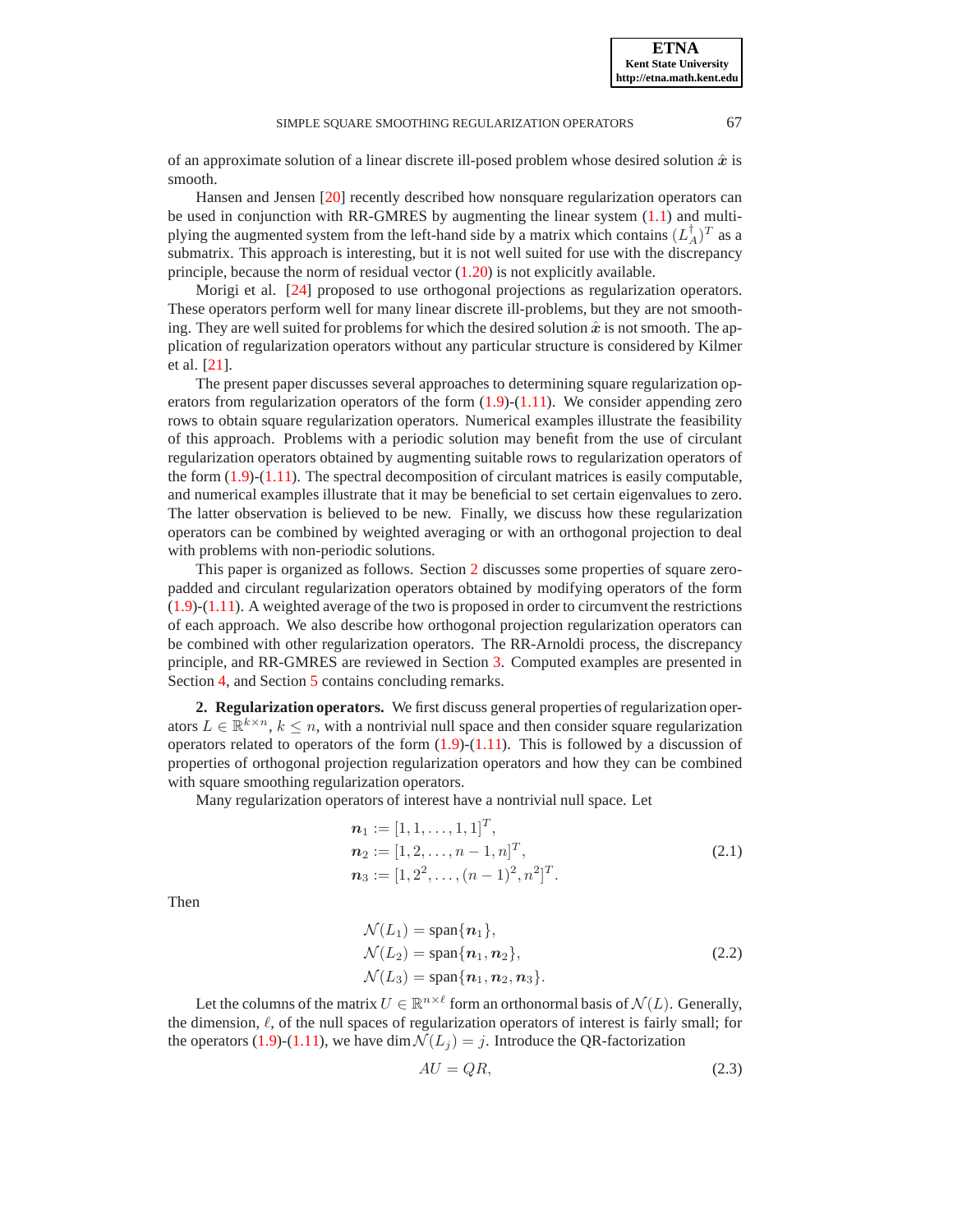<span id="page-5-3"></span>where  $Q \in \mathbb{R}^{n \times \ell}$  satisfies  $Q^T Q = I$  and  $R \in \mathbb{R}^{\ell \times \ell}$  is upper triangular.

**PROPOSITION 2.1.** Let the columns of  $U \in \mathbb{R}^{n \times \ell}$  form an orthonormal basis of the null space of the regularization operator  $L \in \mathbb{R}^{k \times n}$ ,  $k \leq n$ . Thus,  $\ell \geq n - k$ . Let the matrices  $Q$ *and* R *be determined by [\(2.3\)](#page-4-1). Then*

<span id="page-5-0"></span>
$$
L_A^{\dagger} = (I - U R^{-1} Q^T A) L^{\dagger}, \qquad (2.4)
$$

$$
AL_A^{\dagger} = (I - QQ^T)AL^{\dagger},\tag{2.5}
$$

$$
\bar{\boldsymbol{b}} = (I - QQ^T)\boldsymbol{b}.
$$
 (2.6)

*Proof.* The relation [\(2.4\)](#page-5-0) follows by substituting  $I - L^{\dagger}L = U U^T$  and the QR-factorization  $(2.3)$  into  $(1.12)$ . Multiplication of  $(2.4)$  by A yields  $(2.5)$ . Finally, relation  $(2.6)$  is a consequence of  $A(A(I - L^{\dagger}L))$ <sup>†</sup> =  $QQ^T$ . For further details, see [\[13\]](#page-20-2) or [\[19,](#page-20-1) Section 2.3].

It is clear from [\(1.5\)](#page-1-0) that the component of the solution  $x_{\mu}$  in  $\mathcal{N}(L)$  is not affected by the value of the regularization parameter  $\mu$ . The following result is a consequence of this observation.

<span id="page-5-2"></span>PROPOSITION 2.2. ([\[24\]](#page-20-3)) Let the orthonormal columns of the matrix  $U \in \mathbb{R}^{n \times \ell}$  span *the null space of the regularization operator*  $L \in \mathbb{R}^{k \times n}$  *and assume that* [\(1.6\)](#page-1-4) *holds.* Let  $\mu > 0$  *and let*  $x_{\mu}$  *be the unique solution* [\(1.7\)](#page-1-2) *of the Tikhonov minimization problem* [\(1.5\)](#page-1-0)*. Consider the discrete ill-posed problem with modified right-hand side*

$$
Ax = b', \qquad b' := b + A U y,
$$

for some  $y \in \mathbb{R}^{\ell}$ . Then the unique solution of the associated Tikhonov minimization problem

$$
\min_{\bm{x}\in\mathbb{R}^n}\{\|A\bm{x}-\bm{b}'\|^2+\mu\|L\bm{x}\|^2\}
$$

is given by  $x'_{\mu} := x_{\mu} + U\mathbf{y}$ .

The above proposition suggests that the regularization operator  $L$  should be chosen so that known features of the desired solution  $\hat{x}$  can be represented by vectors in  $\mathcal{N}(L)$ . For instance, when  $\hat{x}$  is known to be monotonically increasing and smooth,  $L := L_2$  or  $L := L_3$ may be suitable regularization operators since their null spaces contain discretizations of linearly and quadratically increasing function; cf. [\(2.2\)](#page-4-2).

**2.1. Square regularization operators by zero-padding.** We discuss the use of square regularization operators obtained by zero-padding matrices that represent scaled finite differ-ence operators, such as [\(1.9\)](#page-1-3)-[\(1.11\)](#page-2-2). Let  $L_{1,0}$  denote the  $n \times n$  matrix obtained by appending a zero row-vector to the operator  $L_1$  defined by [\(1.9\)](#page-1-3). Then

<span id="page-5-1"></span>
$$
L_{1,0}^{\dagger} = [L_1^{\dagger}, \mathbf{0}] \in \mathbb{R}^{n \times n}.
$$
 (2.7)

Substituting  $L := L_{1,0}$  and  $L^{\dagger} := L_{1,0}^{\dagger}$  into [\(1.12\)](#page-2-3) yields a square A-weighted pseudoinverse  $L_A^{\dagger}$ . The matrix  $AL_A^{\dagger}$  also is square and can be reduced to an upper Hessenberg matrix by the RR-Arnoldi process. Note that for any vector  $v \in \mathbb{R}^n$ ,  $L_{1,0}^{\dagger}v$  can be evaluated efficiently by first computing the QR-factorization of  $L_{1,0}^T$  with the aid of Givens rotations, and then solving a least-squares problem. The least-squares solution of minimal-norm can be determined easily, because  $\mathcal{N}(L_{1,0})$  is explicitly known; see [\[13\]](#page-20-2), [\[19,](#page-20-1) Section 2.3] for details.

The RR-Arnoldi process may break down when applied to a singular matrix. The matrix [\(2.5\)](#page-5-0) with  $L^{\dagger}$  defined by [\(2.7\)](#page-5-1) is singular; we have  $L^{\dagger}_{A}e_n = 0$ . Here and elsewhere in this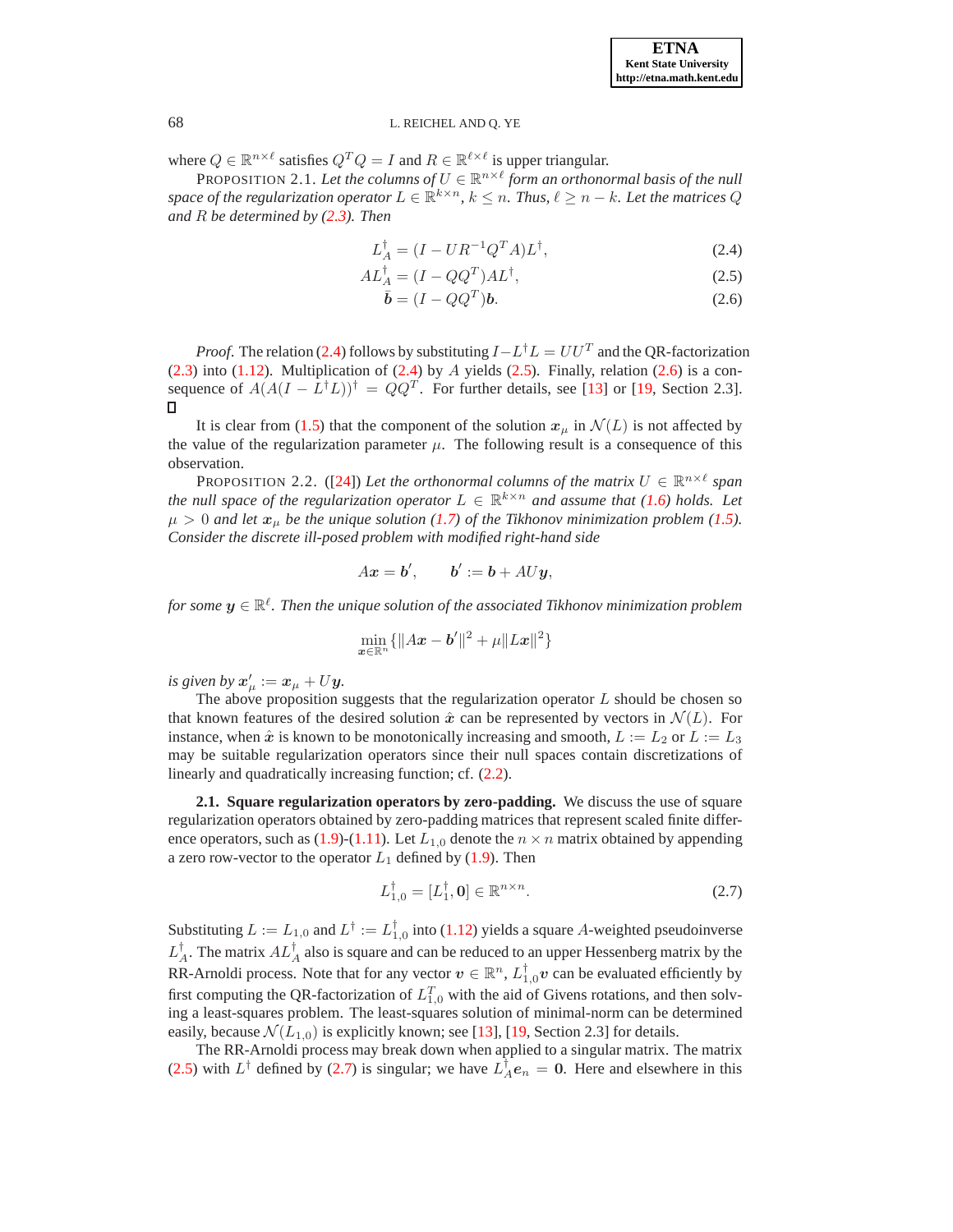paper,  $e_j = [0, \ldots, 0, 1, 0, \ldots, 0]^T$  denotes the *j*th axis vector of appropriate dimension. The matrix  $(2.5)$  also can be singular because A may be singular. A variant of the Arnoldi process that avoids breakdown when applied to a singular matrix is described in [\[27\]](#page-20-11) and should be used in black-box software. However, in our experience, it is rare to encounter breakdown or near-breakdown of the RR-Arnoldi process before the computations are terminated by the discrepancy principle. Indeed, we have not encountered near-breakdown in any of our numerical experiments.

The regularization operators  $(1.10)$  and  $(1.11)$  can be extended to square regularization operators in a similar manner as  $L_1$ ; the square operator  $L_{i,0}$  is defined by appending j zero row-vectors to  $L_i$ .

<span id="page-6-1"></span>**2.2. Square regularization operators by circulant extension.** Circulant regularization operators are well suited for use in problems with a periodic solution. We consider the following circulant extensions of the matrices [\(1.9\)](#page-1-3) and [\(1.10\)](#page-1-5),

$$
C_1 := \frac{1}{2} \left[ \begin{array}{cccc} 1 & -1 & & & 0 \\ & 1 & -1 & & \\ & & \ddots & \ddots & \\ & & & 1 & -1 \\ -1 & & & & 1 \end{array} \right] \in \mathbb{R}^{n \times n}
$$

and

<span id="page-6-2"></span>
$$
C_2 := \frac{1}{4} \begin{bmatrix} 2 & -1 & & & -1 \\ -1 & 2 & -1 & & \\ & -1 & \ddots & \ddots & \\ & & \ddots & & -1 \\ -1 & & & -1 & 2 \end{bmatrix} \in \mathbb{R}^{n \times n}.
$$
 (2.8)

Circulants have advantages of being normal matrices with a known spectral decomposition. Introduce the unitary "FFT-matrix" with the columns ordered according to increasing frequency,

$$
W = [\mathbf{w}_0, \mathbf{w}_1, \mathbf{w}_{-1}, \mathbf{w}_2, \dots, \mathbf{w}_{(-1)^n \lfloor n/2 \rfloor}] \in \mathbb{C}^{n \times n},
$$
  

$$
\mathbf{w}_k := \frac{1}{\sqrt{n}} [1, e^{-2\pi i k/n}, e^{-4\pi i k/n}, e^{-6\pi i k/n}, \dots, e^{-2\pi i (n-1)k/n}]^T \in \mathbb{C}^n,
$$

where  $i := \sqrt{-1}$  and  $\lfloor \alpha \rfloor$  denotes the integer part of  $\alpha \ge 0$ . The columns satisfy  $w_k = \bar{w}_{-k}$ , where the bar denotes complex conjugation. Each column  $w_k$  represents rotations, with the frequency increasing with  $|k|$ . The  $w_k$  are eigenvectors of all circulants; see, e.g., [\[12\]](#page-20-12). In particular, the circulants  $C_j$  have the spectral decompositions

<span id="page-6-0"></span>
$$
C_j = W\Lambda_j W^*, \qquad \Lambda_j = \text{diag}[\lambda_0^{(j)}, \lambda_1^{(j)}, \lambda_{-1}^{(j)}, \lambda_2^{(j)}, \dots, \lambda_{(-1)^n \lfloor n/2 \rfloor}^{(j)}],\tag{2.9}
$$

where the superscript  $*$  denotes transposition and complex conjugation. The eigenvalues satisfy

$$
[\lambda_0^{(j)},\lambda_1^{(j)},\lambda_{-1}^{(j)},\lambda_2^{(j)},\ldots,\lambda_{(-1)^n\lfloor n/2 \rfloor}^{(j)}]^T = \sqrt{n}W^*C_j{\boldsymbol e}_1
$$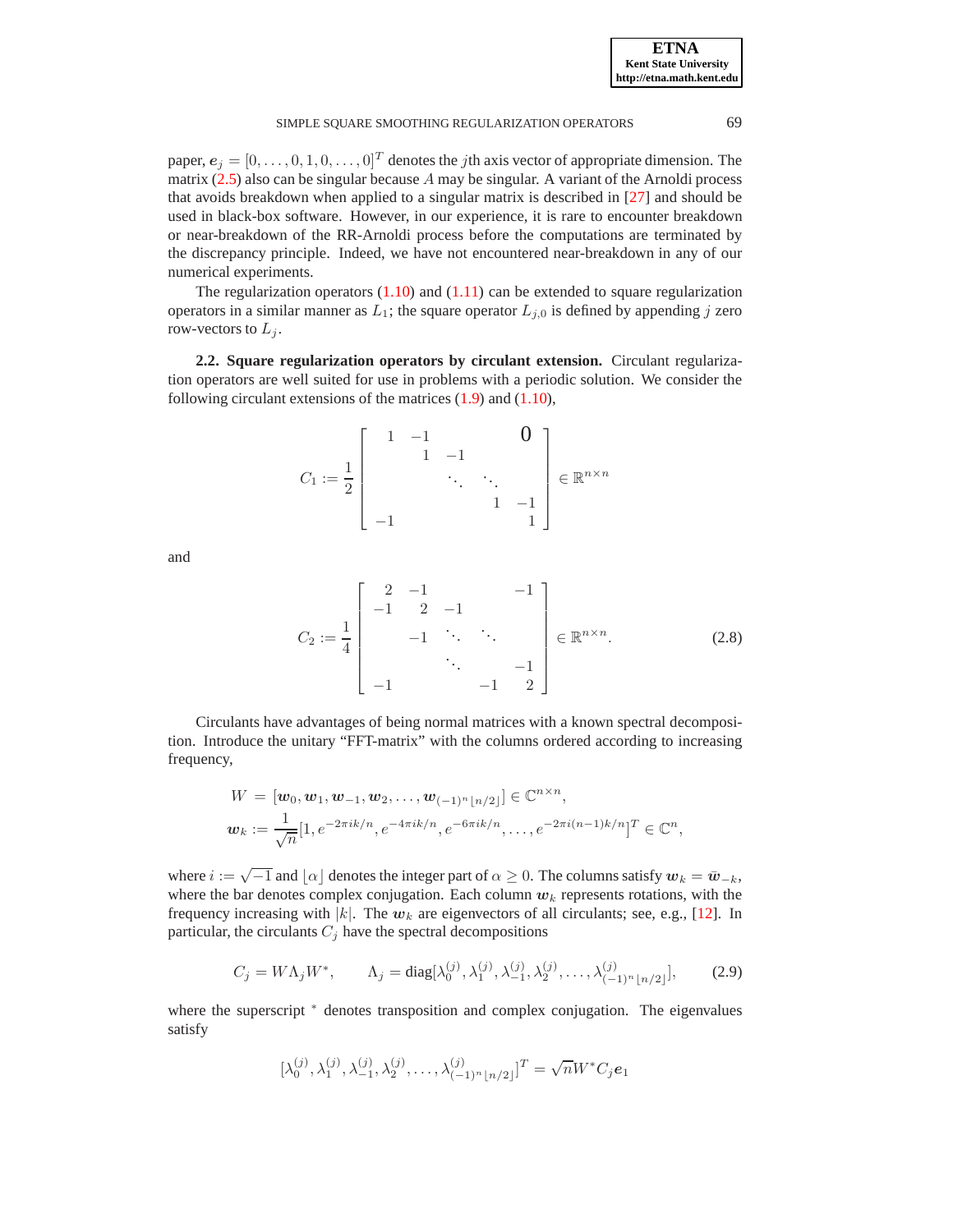and therefore can be computed efficiently by the fast Fourier transform method.

PROPOSITION 2.3. *The spectral decomposition [\(2.9\)](#page-6-0) expresses a circulant as the sum of* n *Hermitian rank-one circulants,*

<span id="page-7-1"></span>
$$
C_j = \sum_k \lambda_k^{(j)} \boldsymbol{w}_k \boldsymbol{w}_k^*,
$$
\n(2.10)

*where summation is over the index set*  $\{0, 1, -1, 2, \ldots, (-1)^n \lfloor n/2 \rfloor \}$  *with* n *components.* 

*Proof.* Straightforward computations show that the rank-one matrices  $w_k w_k^*$  are circulants.  $\square$ 

The eigenvalues of  $C_1$  are distributed equidistantly on a circle of radius and center  $1/2$ , with  $\lambda_0^{(1)} = 0$ . All, or all but one, depending on the parity of *n*, of the remaining eigenvalues appear in complex conjugate pairs; we have  $\lambda_k^{(1)} = \overline{\lambda}_{-k}^{(1)}$  $\frac{1}{k}$ . The magnitude of the eigenvalues increases with increasing magnitude of their index. The null space is given by  $\mathcal{N}(C_1) =$ span $\{n_1\}$ , where  $n_1$  is defined by [\(2.1\)](#page-4-3).



<span id="page-7-0"></span>FIGURE 2.1. *(a) Magnitude of the eigenvalues of the circulant*  $C_1 \in \mathbb{R}^{100 \times 100}$  *(red* \**)* and eigenvalues *of the circulant*  $C_2 \in \mathbb{R}^{100 \times 100}$  *(black o). The eigenvalues are ordered according to increasing magnitude. (b) Logarithmic scale with the eigenvalues*  $\lambda_0^{(j)} = 0$ ,  $j = 1, 2$ , omitted.

The matrix  $C_2$  is the symmetric part of  $C_1$ . Its eigenvalues are the real part of the eigenvalues of  $C_1$ . They live in the interval  $[0,1]$  with  $\lambda_0^{(2)} = 0$ . All, or all but one, depending on the parity of *n*, of the remaining eigenvalues appear pairwise; we have  $\lambda_k^{(2)} = \lambda_{-k}^{(2)}$  $\frac{1}{k}$ . The eigenvalues increase with increasing magnitude of their index. Moreover,  $\mathcal{N}(C_2) = \mathcal{N}(C_1)$ . Figure [2.1\(](#page-7-0)a) displays the magnitude of the eigenvalues of circulants  $C_1$  and  $C_2$  of order  $n = 100.$ 

Since the  $n \times n$  matrix  $C_2$  is real and symmetric, it has a real orthonormal eigenvector basis, such as

$$
\left\{ \boldsymbol{w}_0, \frac{1}{\sqrt{2}}(\boldsymbol{w}_1 + \boldsymbol{w}_{-1}), \frac{i}{\sqrt{2}}(\boldsymbol{w}_1 - \boldsymbol{w}_{-1}), \frac{1}{\sqrt{2}}(\boldsymbol{w}_2 + \boldsymbol{w}_{-2}), \dots \right\}.
$$

For  $n > 2$ , real linear combinations of these basis-vectors do not yield a real circulant eigenvector matrix.

The Moore-Penrose pseudoinverse of  $C_j$  is given by

$$
C_j^{\dagger} = W\Lambda_j^{\dagger} W^*, \quad \Lambda_j^{\dagger} = \text{diag}[(\lambda_0^{(j)})^{\dagger}, (\lambda_1^{(j)})^{\dagger}, (\lambda_{-1}^{(j)})^{\dagger}, \dots, (\lambda_{(-1)^n \lfloor n/2 \rfloor}^{(j)})^{\dagger}],
$$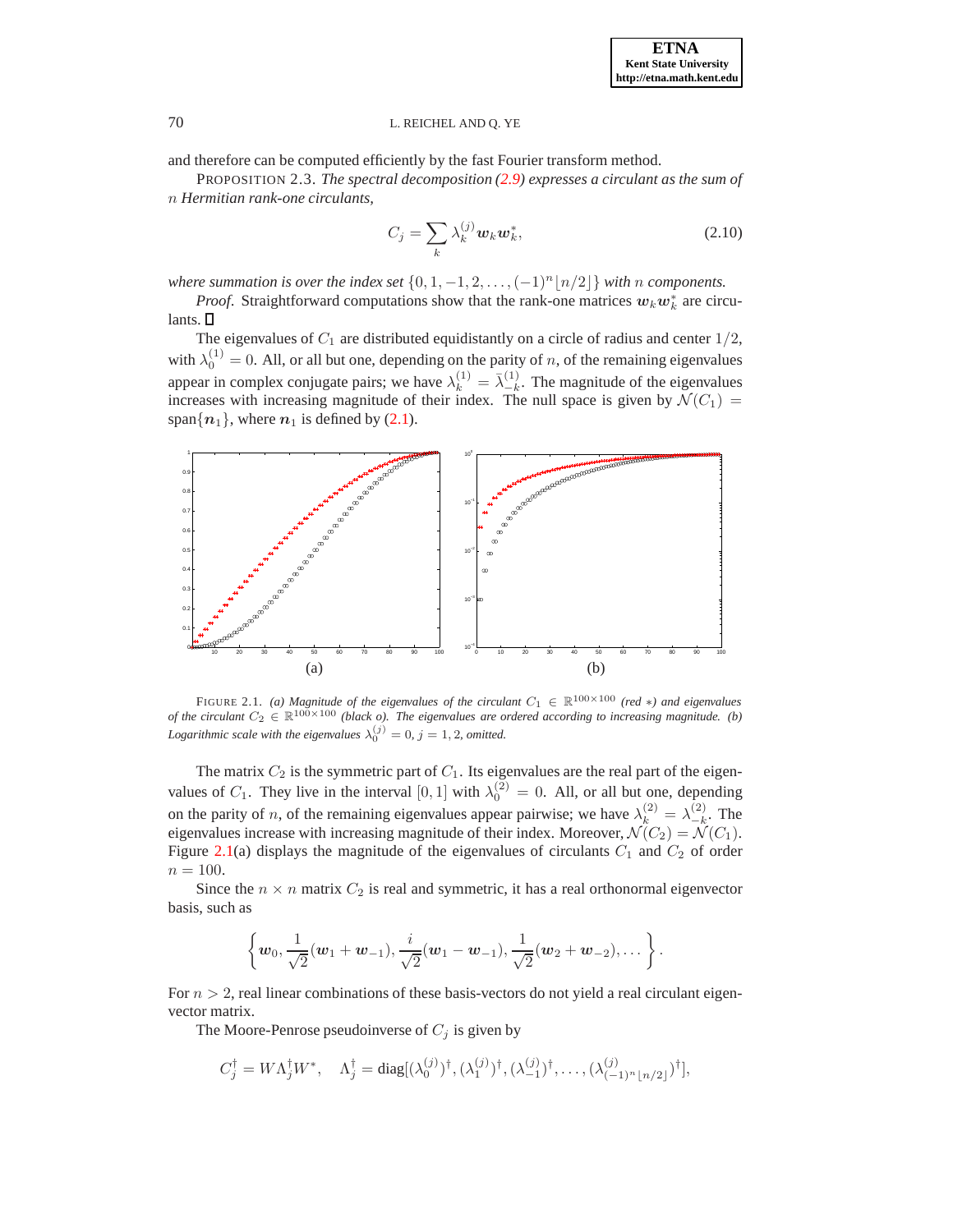## SIMPLE SOUARE SMOOTHING REGULARIZATION OPERATORS 71

where

$$
(\lambda_k^{(j)})^\dagger := \left\{ \begin{array}{cl} 1/\lambda_k^{(j)}, & \quad \text{if } \lambda_k^{(j)} \neq 0, \\ 0, & \quad \text{if } \lambda_k^{(j)} = 0. \end{array} \right.
$$

The smoothing effect of the circulant regularization operators  $C_j$  stems from the fact that the seminorm  $\|C_jx\|$  weighs high-frequency components of the vector x, when expanded in terms of the eigenvectors  $w_k$ , more than low-frequency components. Recall that the frequency as well as the magnitude of the eigenvalues increase with the magnitude of the eigen-vector index. Figure [2.1\(](#page-7-0)a) shows that  $C_1$  weighs low-frequency components of x more than  $C_2$ .

Figure [2.1\(](#page-7-0)b) differs from Figure [2.1\(](#page-7-0)a) in the scaling of the vertical axis and in that the zero eigenvalues are not displayed. The figure provides better resolution for eigenvalues of small magnitude. In particular, Figure [2.1\(](#page-7-0)b) shows that while both circulants  $C_1$  and  $C_2$ weigh high frequency components the most, they also provide some weighting of low frequencies. The latter may not be beneficial in situations when the desired solution is periodic with low frequency. We may want to modify the circulants  $C_i$  by setting one or more of its eigenvalues to zero and thereby avoid damping of the associated frequencies; cf. Proposition [2.2.](#page-5-2) The benefit of this is illustrated in Section [4.](#page-13-0) Here we show that the modified matrix obtained is a real circulant.

<span id="page-8-0"></span>COROLLARY 2.4. Let the matrix  $\hat{C}_2$  be obtained by setting the p pairs of eigenvalues  $\{\lambda_1^{(2)}, \lambda_{-1}^{(2)}\}, \{\lambda_2^{(2)}, \lambda_{-2}^{(2)}\}, \ldots, \{\lambda_p^{(2)}, \lambda_{-p}^{(2)}\}$  *in the decomposition* [\(2.10\)](#page-7-1) of  $C_2$  to zero, where  $p < n/2$ . The matrix  $\hat{C}_2$  so obtained is a real circulant, and so is its Moore-Penrose pseu $doinverse \hat{C}_2^{\dagger}.$ 

*Proof.* Let  $1 \leq k \leq p$ . Then  $\lambda_{-k}^{(2)} = \lambda_k^{(2)}$  $\lambda_k^{(2)}$ . Setting  $\lambda_{-k}^{(2)}$  $\binom{2}{-k}$  and  $\lambda_k^{(2)}$  $\binom{2}{k}$  to zero for  $1 \leq k \leq p$ yields the matrix

$$
\hat{C}_2 := C_2 - \sum_{k=1}^p \left( \lambda_k^{(2)} \mathbf{w}_k \mathbf{w}_k^* + \lambda_{-k}^{(2)} \mathbf{w}_{-k} \mathbf{w}_{-k}^* \right) = C_2 - \sum_{k=1}^p \lambda_k^{(2)} \left( \mathbf{w}_k \mathbf{w}_k^* + \bar{\mathbf{w}}_k \bar{\mathbf{w}}_k^* \right).
$$

The right-hand side shows that  $\hat{C}_2$  is real. It is easy to verify that  $w_k w_k^*$  is a circulant and so is  $\bar{w}_k \bar{w}_k^*$ . Therefore  $\hat{C}_2$  is a circulant. It follows that  $\hat{C}_2^{\dagger}$  also is a real circulant.

We have discussed two circulant regularization operators. Other circulants can be investigated similarly and applied as regularization operators when appropriate.

<span id="page-8-2"></span>**2.3. Weighted average of circulant and zero-padded regularization operators.** The null space of the regularization operator  $L_2$ , defined by [\(1.10\)](#page-1-5), contains the discretization of linear functions; however, the circulant extension,  $C_2$ , does not. While the circulant  $C_2$ , and its modification  $\hat{C}_2$  described in Corollary [2.4,](#page-8-0) are well suited for the solution of problems with a periodic solution, they damp non-periodic solution components, such as linear growth. We are interested in deriving regularization operators that neither damp slowly oscillatory solution components nor linear growth. Namely, the null space of the regularization operator should contain discretizations of both linear and slowly oscillatory functions, or at least the complements of the orthogonal projections of these functions into the null space should be small. This section describes how regularization operators with this property can be defined.

First, consider the regularization operator  $L := D_{\delta}C_2$ , where

<span id="page-8-1"></span>
$$
D_{\delta} := \text{diag}[\delta, 1, \dots, 1, \delta],\tag{2.11}
$$

and  $\delta > 0$  is small. Thus, L is the product of the the circulant operator  $C_2$  and the zeropadded operator that is obtained by prepending and appending a zero row to  $L_2$ . Discrete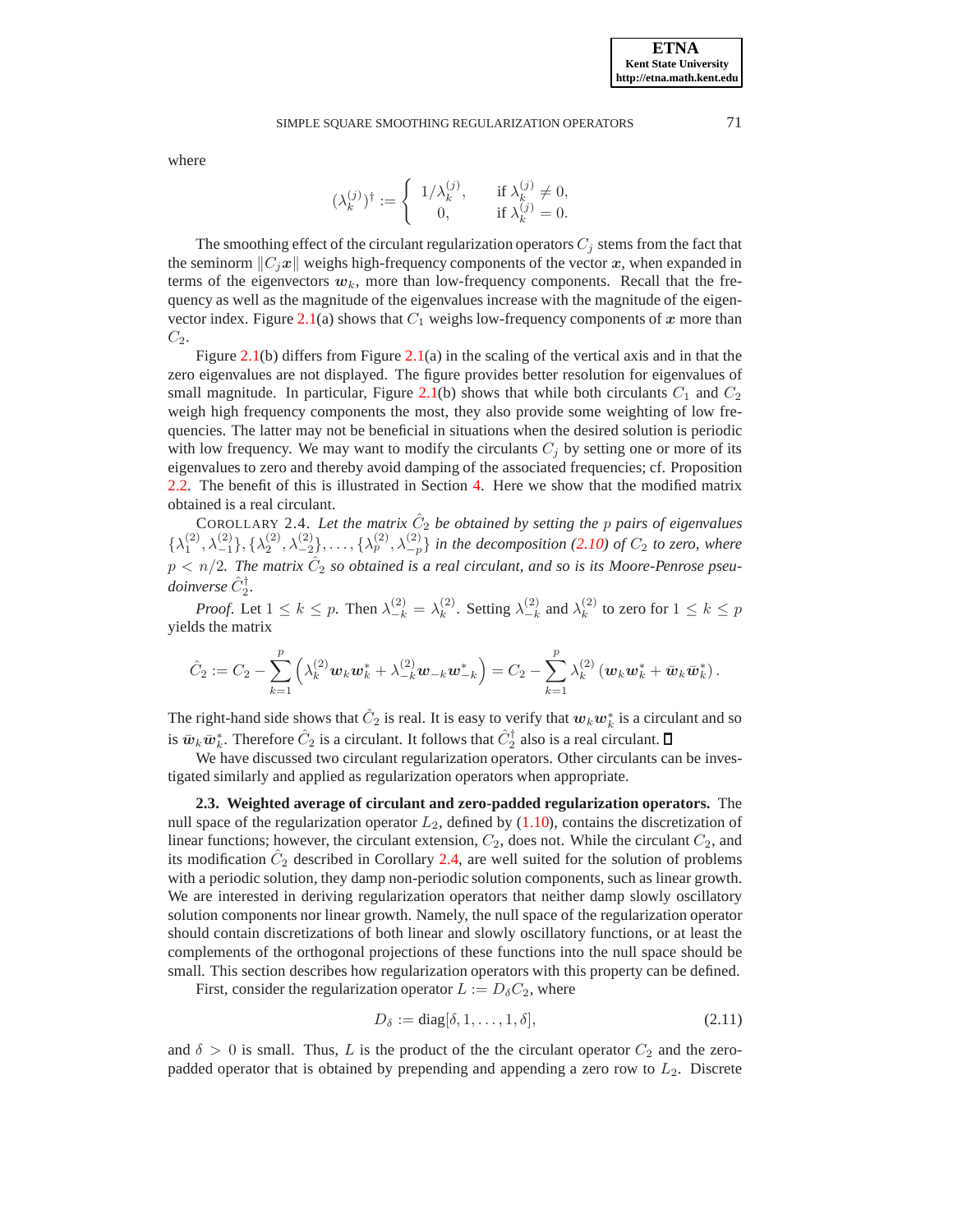linear functions, represented by  $\alpha n_1 + \beta n_2$  for  $\alpha, \beta \in \mathbb{R}$ , are approximately in the null space of  $L$ , in the sense that they are hardly damped by  $L$  in the context of Tikhonov regularization. Unfortunately, this operator  $L$  is computationally difficult to use in large-scale problems, as a formula for  $L^{\dagger}$  that is inexpensive to evaluate is not obvious; see also Section [2.4](#page-10-0) for further comments. However,  $C_2^{\dagger} D_6^{-1}$  may be considered a rough approximation of  $L^{\dagger}$ . This leads us to consider the regularization operator

$$
L:=\left(C_2^\dagger D_\delta^{-1}\right)^\dagger,
$$

which differs from  $D_{\delta}C_2$ , but has some similar desirable properties as we shall discuss below.

More generally, as in Section [2.2,](#page-6-1) we can set some small eigenvalues of  $C_2$  to zero, and thereby avoid the damping of low frequency solution components. Recall that  $\hat{C}_2$  is obtained from  $C_2$  by setting the p pairs of eigenvalues  $\{\lambda_1^{(2)}, \lambda_{-1}^{(2)}\}, \{\lambda_2^{(2)}, \lambda_{-2}^{(2)}\}, \ldots, \{\lambda_p^{(2)}, \lambda_{-p}^{(2)}\}$  in the decomposition [\(2.10\)](#page-7-1) to zero, where  $0 \le p < n/2$  (with the convention that  $\hat{C}_2 = C_2$  if  $p = 0$ ). We will use the regularization operator defined implicitly by

<span id="page-9-0"></span>
$$
L := \left(\hat{C}_2^{\dagger} D_\delta^{-1}\right)^{\dagger}.
$$
\n(2.12)

Note that only  $L^{\dagger} = \hat{C}_2^{\dagger} D_{\delta}^{-1}$  is needed in computations and is readily available; L itself is not directly used. We show that the operator [\(2.12\)](#page-9-0) inherits the low-pass property of  $\hat{C}_2$  and hardly damps discrete linear functions  $\alpha n_1 + \beta n_2, \alpha, \beta \in \mathbb{R}$ .

THEOREM 2.5. Let L be defined by  $(2.12)$  with  $D_{\delta}$  given by  $(2.11)$ *. Then, for any*  $v \in \mathbb{R}^n$ ,

$$
||Lv|| \leq ||D_{\delta}\hat{C}_2v||.
$$

*In particular,*  $Lw_k = 0$  *for*  $0 \leq |k| \leq p$ *. Thus,*  $n_1 \in \mathcal{N}(L)$ *. Moreover,* 

$$
\frac{\|L\boldsymbol{n}_2\|}{\|\boldsymbol{n}_2\|} \leq \frac{\delta}{\sqrt{n}} + \lambda_{p+1}^{(2)}.
$$

*Proof.* Let  $u := Lv$ . Then  $L^{\dagger}Lv = L^{\dagger}u = \hat{C}_2^{\dagger}D_\delta^{-1}u$ . Therefore,

$$
\hat{C}_2 L^{\dagger} L \mathbf{v} = \hat{C}_2 \hat{C}_2^{\dagger} D_{\delta}^{-1} \mathbf{u} = D_{\delta}^{-1} \mathbf{u} - (I - \hat{C}_2 \hat{C}_2^{\dagger}) D_{\delta}^{-1} \mathbf{u}.
$$

Hence,

$$
D_{\delta}\hat{C}_2L^{\dagger}Lv = \boldsymbol{u} - D_{\delta}(I - \hat{C}_2\hat{C}_2^{\dagger})D_{\delta}^{-1}\boldsymbol{u}.
$$

Since  $\mathcal{R}(L^{\dagger}) = \mathcal{R}(\hat{C}_2^{\dagger}) = \text{span}\{w_{p+1}, w_{-(p+1)}, w_{p+2}, w_{-(p+2)}, \ldots\}$ , we have

$$
I - L^{\dagger}L = \mathbf{w}_0 \mathbf{w}_0^* + \sum_{k=1}^p \left( \mathbf{w}_k \mathbf{w}_k^* + \mathbf{w}_{-k} \mathbf{w}_{-k}^* \right).
$$

It follows from this equation and  $\hat{C}_2 \mathbf{w}_k = 0$  for  $0 \le |k| \le p$  that  $D_{\delta} \hat{C}_2 L^{\dagger} L = D_{\delta} \hat{C}_2$ . Writing  $\mathbf{u}_0 := D_\delta(I - \hat{C}_2 \hat{C}_2^{\dagger}) D_\delta^{-1} \mathbf{u}$ , we have

$$
\mathbf{u}-\mathbf{u}_0=D_{\delta}\hat{C}_2\mathbf{v}.
$$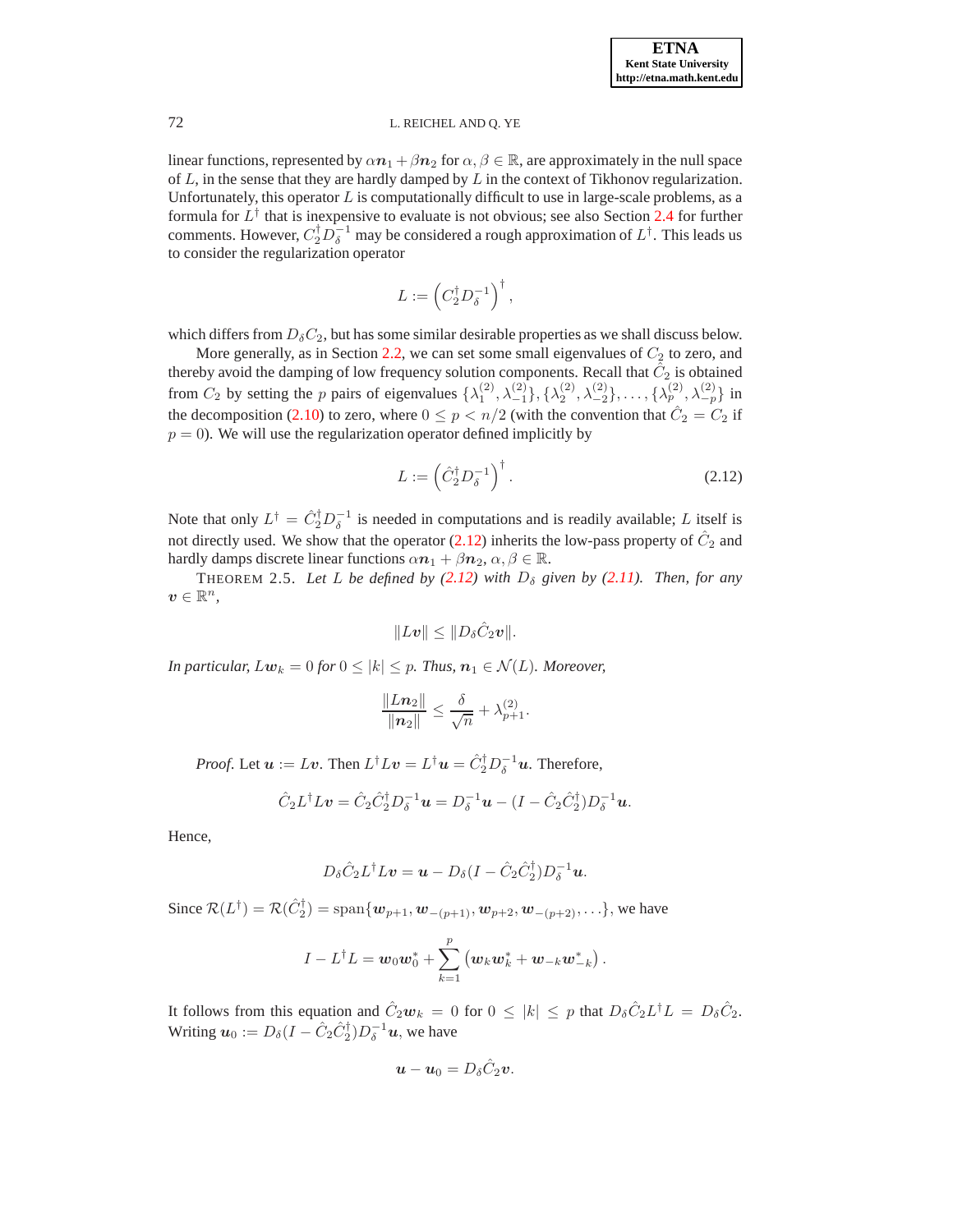Now,  $L^{\dagger}u_0 = \hat{C}_2^{\dagger}(I - \hat{C}_2\hat{C}_2^{\dagger})D_{\delta}^{-1}u = 0$ , i.e.,  $u_0 \in \mathcal{N}(L^{\dagger})$ . Therefore,  $u_0 \perp u \in \mathcal{R}(L)$ , and it follows that

$$
\|\bm{u}\| \le \|\bm{u} - \bm{u}_0\| = \|D_{\delta}\hat{C}_2\bm{v}\|.
$$

This inequality and  $\hat{C}_2 \mathbf{w}_k = \mathbf{0}$  show that  $L \mathbf{w}_k = \mathbf{0}$  for  $0 \le |k| \le p$ . Furthermore, since  $\|\hat{C}_2 - C_2\| \leq \lambda_{p+1}^{(2)}$  and  $C_2 n_2 = \frac{n}{4} [-1, 0, \dots, 0, 1]^T$ , we have

$$
||Ln_2|| \leq ||D_{\delta}\hat{C}_2 \mathbf{n}_2|| \leq ||D_{\delta}C_2 \mathbf{n}_2|| + \lambda_{p+1}^{(2)} ||\mathbf{n}_2|| \leq \frac{\sqrt{2}n}{4}\delta + \lambda_{p+1}^{(2)} ||\mathbf{n}_2||.
$$

The bound for  $||Ln_2||/||n_2||$  now follows from  $||n_2|| = \sqrt{n(n+1)(2n+1)/6} \ge \sqrt{n^3/3}$ .

<span id="page-10-0"></span>**2.4. Orthogonal projection regularization operators.** Let the matrix  $U \in \mathbb{R}^{n \times \ell}$ ,  $\ell \ll n$ , have orthonormal columns. Then the regularization operator

<span id="page-10-1"></span>
$$
L := I - U U^T \tag{2.13}
$$

is an orthogonal projector onto  $\mathcal{R}^{\perp}(U)$ . Application of orthogonal projection regularization operators is discussed in [\[24\]](#page-20-3). This section describes how to combine regularization by orthogonal projection and smoothing operators. This kind of regularization yields the smoothing properties of the latter and allows the choice of a sufficiently large null space to represent important features of the desired solution  $\hat{x}$ .

While the regularization operator introduced in Section [2.3](#page-8-2) has some of these properties, its null space only approximately contains discretizations of linear functions and it requires  $n$  to be large. In addition, there are situations where it might be desirable to include other solution components, such as a quadratic or exponential growth functions, in the null space. This can be achieved by combining an orthogonal projection regularization operator with a circulant smoothing regularization operator.

We first review relevant properties of orthogonal projection regularization operators and discuss the equivalence of these operators to a decomposition method described in [\[2\]](#page-19-7). The latter provides a convenient way of implementing regularization with two regularization operators for large-scale problems.

PROPOSITION 2.6. Let the regularization operator  $L \in \mathbb{R}^{n \times n}$  be defined by [\(2.13\)](#page-10-1) and *let the matrices* Q *and* R *be determined by [\(2.3\)](#page-4-1). Then*

<span id="page-10-2"></span>
$$
L_A^{\dagger} = I - U R^{-1} Q^T A, \tag{2.14}
$$

$$
AL_A^\dagger = (I - QQ^T)A. \tag{2.15}
$$

*Proof.* A proof follows from Proposition [2.1](#page-5-3) and straightforward computations. Details and related results can be found in  $[24]$ .  $\Box$ 

For small to medium-sized problems, for which the GSVD can be applied, we may choose regularization operators of the form  $SL$ , where  $S$  is a smoothing regularization operator and  $L$  is an orthogonal projector  $(2.13)$  with a suitably chosen null space. However, products of regularization operators are difficult to handle in large-scale problems that are transformed to standard form [\(1.16\)](#page-2-0). The reason for this is that one of the factors of  $L_A^{\dagger}$  is the pseudoinverse of the regularization operator, cf.  $(2.4)$ , and for most pairs  $\{S, L\}$  of regularization operators of interest, the pseudoinverse  $(SL)^{\dagger}$  is difficult to evaluate efficiently; see, e.g., [\[10,](#page-19-8) Section 1.4] and [\[16\]](#page-20-13) for discussions on the pseudoinverse of a product of matrices.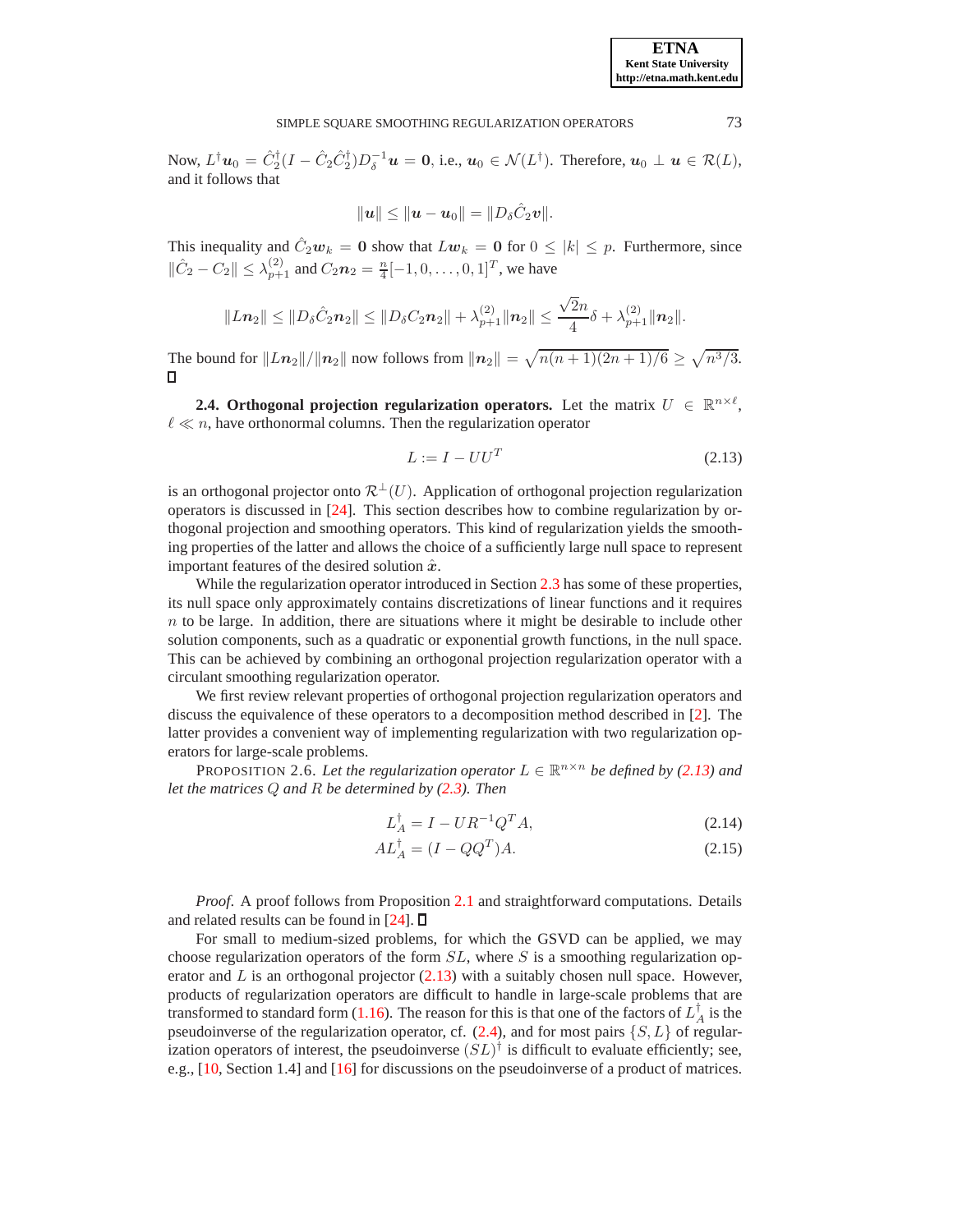We therefore propose to apply pairs of regularization operators sequentially. This can be carried out in a conceptually simple manner by partitioning the linear system of equations [\(1.1\)](#page-0-0) as follows. Introduce the orthogonal projectors

$$
P_U := UU^T
$$
,  $P_U^{\perp} := I - UU^T$ ,  $P_Q := QQ^T$ ,  $P_Q^{\perp} := I - QQ^T$ ,

and partition the vector  $x = P_U x + P_U^{\perp} x$  and the linear system of equations [\(1.1\)](#page-0-0) according to

<span id="page-11-0"></span>
$$
P_Q A P_U \mathbf{x} + P_Q A P_U^{\perp} \mathbf{x} = P_Q \mathbf{b},\tag{2.16}
$$

$$
P_Q^{\perp}AP_U\boldsymbol{x} + P_Q^{\perp}AP_U^{\perp}\boldsymbol{x} = P_Q^{\perp}\boldsymbol{b}.\tag{2.17}
$$

Application of partitioning to the solution of linear discrete ill-posed problems is discussed in [\[2\]](#page-19-7).

<span id="page-11-3"></span>THEOREM 2.7. *Let* L *be defined by [\(2.13\)](#page-10-1) and let* Q *be given by [\(2.3\)](#page-4-1). Then equation [\(2.16\)](#page-11-0) is equivalent to [\(1.17\)](#page-2-1), and equation [\(2.17\)](#page-11-0) is equivalent to [\(1.19\)](#page-3-0).*

*Proof.* We first establish the equivalence of  $(2.17)$  and  $(1.19)$ . Note that

<span id="page-11-1"></span>
$$
P_Q^{\perp}AP_U = 0.\t\t(2.18)
$$

It follows from  $(2.15)$  and  $(2.6)$  that

$$
\bar{A} = P_Q^{\perp} A = P_Q^{\perp} A P_U^{\perp}, \qquad P_Q^{\perp} b = \bar{b}.
$$

This shows the equivalence.

We turn to [\(2.16\)](#page-11-0). Denote the computed approximate solution of [\(2.17\)](#page-11-0) by  $\tilde{x}$ . In view of [\(2.18\)](#page-11-1), the system of equations [\(2.16\)](#page-11-0)-[\(2.17\)](#page-11-0) is block upper triangular and  $P_U x$  satisfies

$$
P_Q A P_U \mathbf{x} = P_Q \mathbf{b} - P_Q A P_U^{\perp} \widetilde{\mathbf{x}},
$$

which can be written as

$$
RU^T\boldsymbol{x} = Q^T\boldsymbol{b} - (Q^T A \widetilde{\boldsymbol{x}} - RU^T \widetilde{\boldsymbol{x}}),
$$

i.e.,

$$
U^T(\mathbf{x} - \widetilde{\mathbf{x}}) = R^{-1}Q^T(\mathbf{b} - A\widetilde{\mathbf{x}}).
$$

We may choose

<span id="page-11-2"></span>
$$
\boldsymbol{x} := \bar{\boldsymbol{x}} + U R^{-1} Q^T (\boldsymbol{b} - A \bar{\boldsymbol{x}}). \tag{2.19}
$$

Note that [\(1.14\)](#page-2-5) can be expressed as  $x^{(0)} = U R^{-1} Q^T b$ . Substituting this expression and [\(2.14\)](#page-10-2) into  $x = L_A^{\dagger} \tilde{x} + x^{(0)}$ , which is analogous to [\(1.17\)](#page-2-1), yields

$$
\boldsymbol{x} = (I - U R^{-1} Q^T A) \tilde{\boldsymbol{x}} + U R^{-1} Q^T \boldsymbol{b}.
$$

This expression is equivalent to  $(2.19)$ , which shows the theorem.  $\square$ 

Theorem [2.7](#page-11-3) shows that partitioning is equivalent to the application of an orthogonal projection regularization operator, and that the partitioned system [\(2.16\)](#page-11-0)-[\(2.17\)](#page-11-0) is block upper triangular. We propose to apply an initial partitioning in situations when the null space of an otherwise suitable smoothing regularization operators is not large enough to be able to represent pertinent features of the desired solution  $\hat{x}$ . Having chosen a suitable orthogonal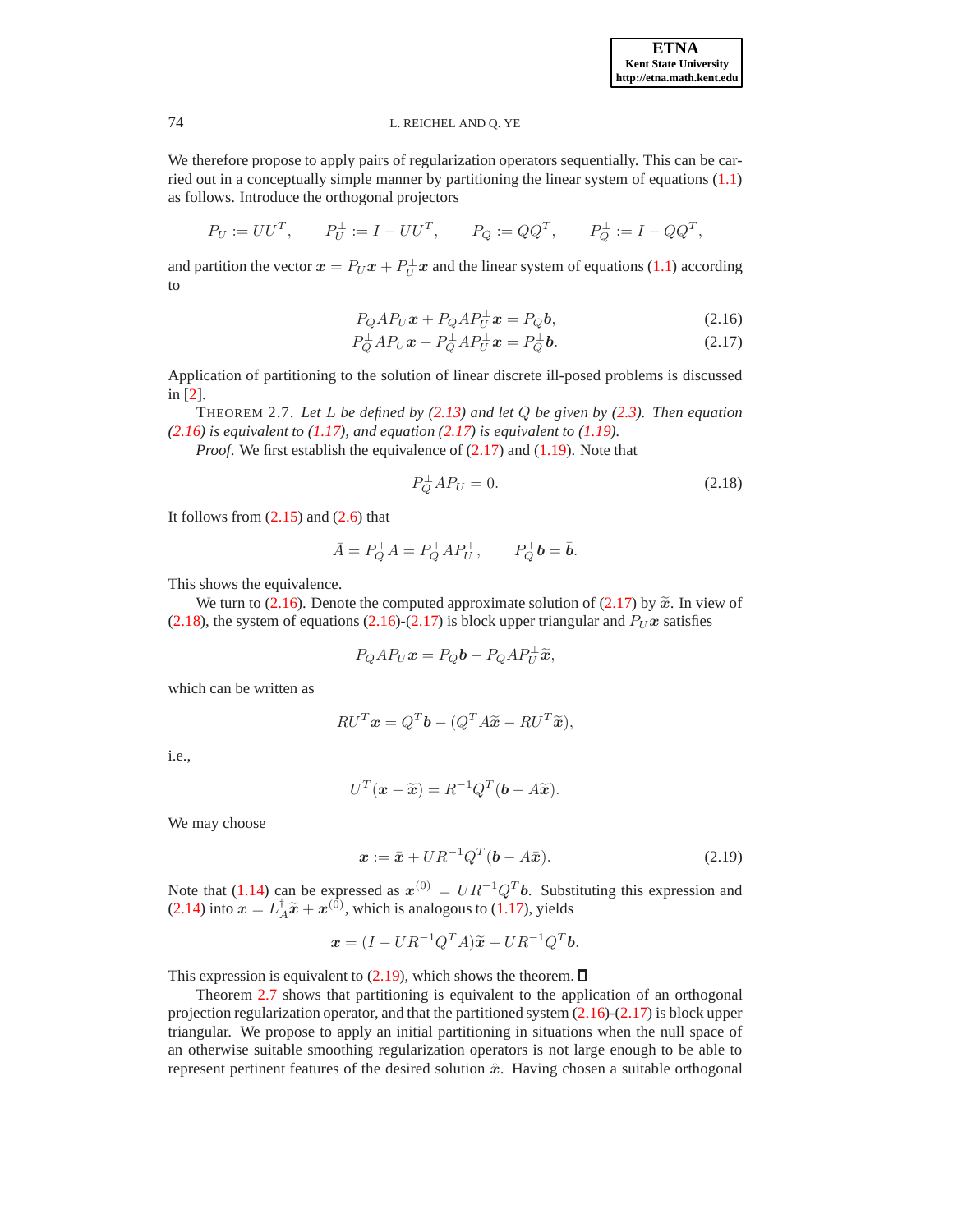### SIMPLE SOUARE SMOOTHING REGULARIZATION OPERATORS 75

projection regularization operator  $(2.13)$ , and therefore the matrix U, we solve  $(2.17)$  using a smoothing regularization operator. Note that in view of [\(2.18\)](#page-11-1) and  $P_Q^{\perp}AP_U^{\perp} = P_Q^{\perp}A$ , equation [\(2.17\)](#page-11-0) simplifies to

<span id="page-12-1"></span>
$$
P_Q^{\perp}Ax = P_Q^{\perp}b. \tag{2.20}
$$

For example, if  $\hat{x}$  has a linear growth function component, then the matrix U that defines the orthogonal projection regularization operator [\(2.13\)](#page-10-1) should be chosen so that  $\mathcal{R}(U) = \text{span}\{\boldsymbol{n}_1, \boldsymbol{n}_2\}$ . We then may select the circulant

$$
\hat{C}_2 := C_2 - \lambda_1^{(2)} (\mathbf{w}_1 \mathbf{w}_1^* + \bar{\mathbf{w}}_1 \bar{\mathbf{w}}_1^*),
$$

whose null space contains slowly oscillating discrete functions, as a smoothing regularization operator. Computations with this combination of regularization operators are presented in Example [4.5](#page-18-0) of Section [4.](#page-13-0)

The following result shows that in order to determine the residual error norm associated with  $(1.1)$ , it suffices to compute the norm of the residual error of the reduced system  $(2.20)$ .

**COROLLARY 2.8.** Let  $\widetilde{\mathbf{x}} \in \mathbb{R}^n$  and define the residual vector

$$
\widetilde{r} := P_{Q}^{\perp}b - P_{Q}^{\perp}A\widetilde{x}.
$$

*Let* x *be the associated approximate solution of [\(1.1\)](#page-0-0) defined by [\(2.19\)](#page-11-2) in the proof of Theorem [2.7,](#page-11-3) and let*

$$
r:=b-Ax.
$$

*Then*  $\|\mathbf{r}\| = \|\widetilde{\mathbf{r}}\|$ .

*Proof.* The result follows from  $(1.18)$  by using the equivalence of partitioning and regularization by an orthogonal projection operator. The corollary also can be shown directly by using the partitioning  $(2.16)-(2.17)$  $(2.16)-(2.17)$ ; see [\[2\]](#page-19-7) for details on the latter approach.  $\Box$ 

We remark that instead of partitioning  $(1.1)$  and regularizing  $(2.20)$ , we can carry out repeated transformations of the Tikhonov minimization problem  $(1.5)$  to standard form. The latter approach is more general. However, since we are not exploiting this generality, we will not pursue this approach further in the present paper. Note that the regularization technique of this section also can be used with nonsquare smoothing regularization operators.

<span id="page-12-0"></span>**3. Krylov subspace methods and the discrepancy principle.** Application of  $k < n$ steps of the range-restricted Arnoldi process to the matrix  $\bar{A} \in \mathbb{R}^{n \times n}$  in [\(1.16\)](#page-2-0) or [\(1.19\)](#page-3-0) with initial vector  $\bar{b}$  determines the decomposition

<span id="page-12-2"></span>
$$
\bar{A}\bar{V}_k = \bar{V}_{k+1}\bar{H}_{k+1,k},\tag{3.1}
$$

where the orthonormal columns of the matrix  $\bar{V}_{k+1} \in \mathbb{R}^{n \times (k+1)}$  form a basis of the Krylov subspace

<span id="page-12-3"></span>
$$
\mathcal{K}_{k+1}(\bar{A}, \bar{\mathbf{b}}) := \text{span}\{\bar{A}\bar{\mathbf{b}}, \bar{A}^2\bar{\mathbf{b}}, \dots, \bar{A}^{k+1}\bar{\mathbf{b}}\}
$$
(3.2)

and the matrix  $\bar{H}_{k+1,k} \in \mathbb{R}^{(k+1)\times k}$  is of upper Hessenberg form. The matrix  $\bar{V}_k$  consists of the first k columns of  $\bar{V}_{k+1}$ .

The decomposition [\(3.1\)](#page-12-2) is the basis for the Arnoldi-Tikhonov method for the solution of [\(1.16\)](#page-2-0), as well as for the RR-GMRES iterative method for the solution of the linear systems of equations [\(1.19\)](#page-3-0). We first outline the latter scheme.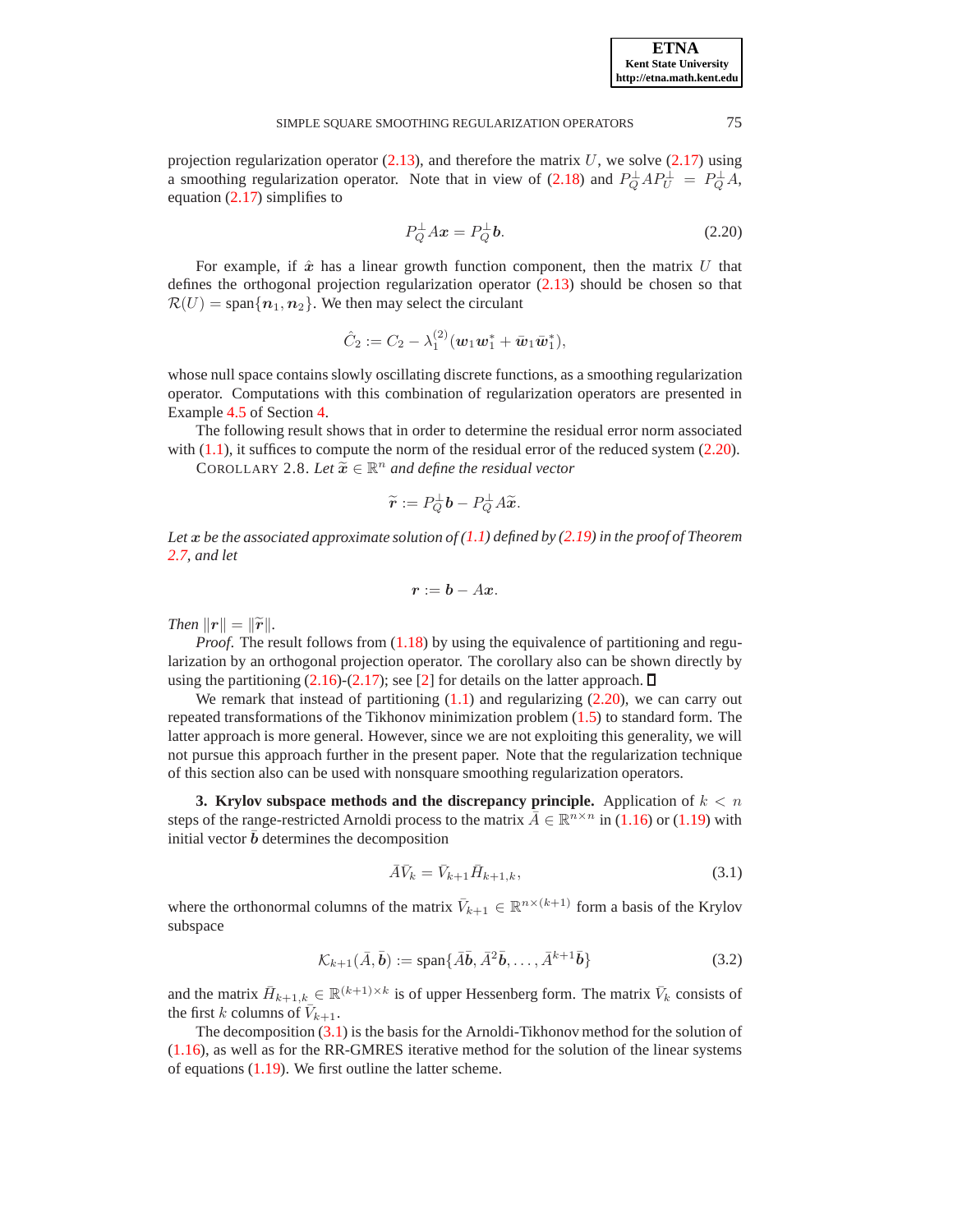The kth iterate,  $\bar{x}_k$ , determined by RR-GMRES when applied to the solution of [\(1.19\)](#page-3-0) satisfies

<span id="page-13-1"></span>
$$
\|\bar{A}\bar{\boldsymbol{x}}_k - \bar{\boldsymbol{b}}\| = \min_{\bar{\boldsymbol{x}} \in \mathcal{K}_k(\bar{A}, \bar{A}\bar{\boldsymbol{b}})} \|\bar{A}\bar{\boldsymbol{x}} - \bar{\boldsymbol{b}}\|, \qquad \bar{\boldsymbol{x}}_k \in \mathcal{K}_k(\bar{A}, \bar{A}\bar{\boldsymbol{b}}), \tag{3.3}
$$

and is computed by first finding the solution  $\bar{y}_k$  of the minimization problem

$$
\min_{\bar{\boldsymbol{y}}\in\mathbb{R}^k}\|\bar{H}_{k+1,k}\bar{\boldsymbol{y}}-\bar{V}_{k+1}^T\bar{\boldsymbol{b}}\|
$$

and then setting  $\bar{x}_k := \bar{V}_k \bar{y}_k$ . The associated approximate solution of [\(1.1\)](#page-0-0) is given by

$$
\boldsymbol{x}_k := L_A^\dagger \bar{\boldsymbol{x}}_k + \boldsymbol{x}^{(0)};
$$

cf. [\(1.17\)](#page-2-1). The residual error  $r_k := b - Ax_k$  associated with  $x_k$  can be expressed as

$$
\boldsymbol{r}_k = \bar{\boldsymbol{b}} - \bar{A}\bar{\boldsymbol{x}}_k = \bar{V}_{k+1}(\bar{H}_{k+1,k}\bar{\boldsymbol{y}}_k - \bar{V}_{k+1}^T\bar{\boldsymbol{b}}) - (I - \bar{V}_{k+1}\bar{V}_{k+1}^T)\bar{\boldsymbol{b}},
$$

and it follows that

$$
\|\mathbf{r}_{k}\|^{2} = (e_{k+1}^{T}\bar{Q}_{k+1}^{T}\bar{V}_{k+1}^{T}\bar{b})^{2} + \|\bar{b} - \bar{V}_{k+1}\bar{V}_{k+1}^{T}\bar{b}\|^{2},
$$

where  $\overline{Q}_{k+1} \in \mathbb{R}^{(k+1)\times (k+1)}$  is the orthogonal matrix in a QR-factorization of  $\overline{H}_{k+1}$ . The squared residual error norm  $||r_k||^2$  can be evaluated inexpensively by updating  $||r_{k-1}||^2$ .

Let  $\eta$  be a constant strictly larger than one. The iterate  $x_k$  is said to satisfy the discrepancy principle if

<span id="page-13-2"></span>
$$
\|\mathbf{r}_k\| \le \eta \varepsilon,\tag{3.4}
$$

where  $\varepsilon$  is the norm of the noise [\(1.3\)](#page-0-1) or an estimate thereof. If the available estimate is known to be accurate, then we choose  $\eta$  close to unity. It follows from [\(3.3\)](#page-13-1) and  $\mathcal{K}_{k-1}(\bar{A}, \bar{A}\bar{b}) \subset$  $\mathcal{K}_k(\bar{A}, \bar{A}\bar{b})$  that  $\|\bm{r}_{k-1}\| \leq \|\bm{r}_k\|$  for  $k = 1, 2, 3, \ldots$ , where  $\bm{r}_0 := \bm{b} - A\bm{x}^{(0)}$ . We terminate the iterations as soon as an iterate  $x_k^{\hat{i}}$  has been determined that satisfies the discrepancy principle. Thus,  $r_{\hat{k}}$  is the first residual vector, such that [\(3.4\)](#page-13-2) holds. An analysis of this stopping rule for standard GMRES is provided in [\[6\]](#page-19-9); the analysis there carries over to RR-GMRES. The evaluation of  $x_k$  requires  $k + \ell + 1$  matrix-vector product evaluations with the matrix  $A, \ell$  of which are required to compute the QR factorization [\(2.3\)](#page-4-1). For largescale problems, the matrix-vector product evaluations dominate the computational work. We therefore tabulate this number in the computed examples of Section [4.](#page-13-0)

We turn to Tikhonov regularization. Let  $\hat{k}$  be defined as above. In the numerical examples of Section [4,](#page-13-0) we carry out k Arnoldi steps, where  $k := \hat{k}$  or  $k := \hat{k} + 1$ . Substituting the decomposition  $(3.1)$  into  $(1.16)$  yields a minimization problem of fairly small size, whose solution,  $\bar{x}_{k,\mu}$ , we compute. Let  $x_{k,\mu} := L_A^{\dagger} \bar{x}_{k,\mu} + x^{(0)}$ . We choose  $\mu$  so that, analogously to [\(3.4\)](#page-13-2), the associated residual error  $r_{k,\mu} := \mathbf{b} - A x_{k,\mu}$  satisfies  $\|\mathbf{r}_{k,\mu}\| = \eta \varepsilon$ ; see [\[23\]](#page-20-7) for further details.

<span id="page-13-0"></span>**4. Computed examples.** We illustrate the performance of the regularization operators discussed with some numerical examples. The noise vector e has in all examples normally distributed pseudorandom entries with mean zero, and is normalized to correspond to a chosen noise level

$$
\nu:=\frac{\|{\boldsymbol e}\|}{\|\hat{\boldsymbol b}\|}.
$$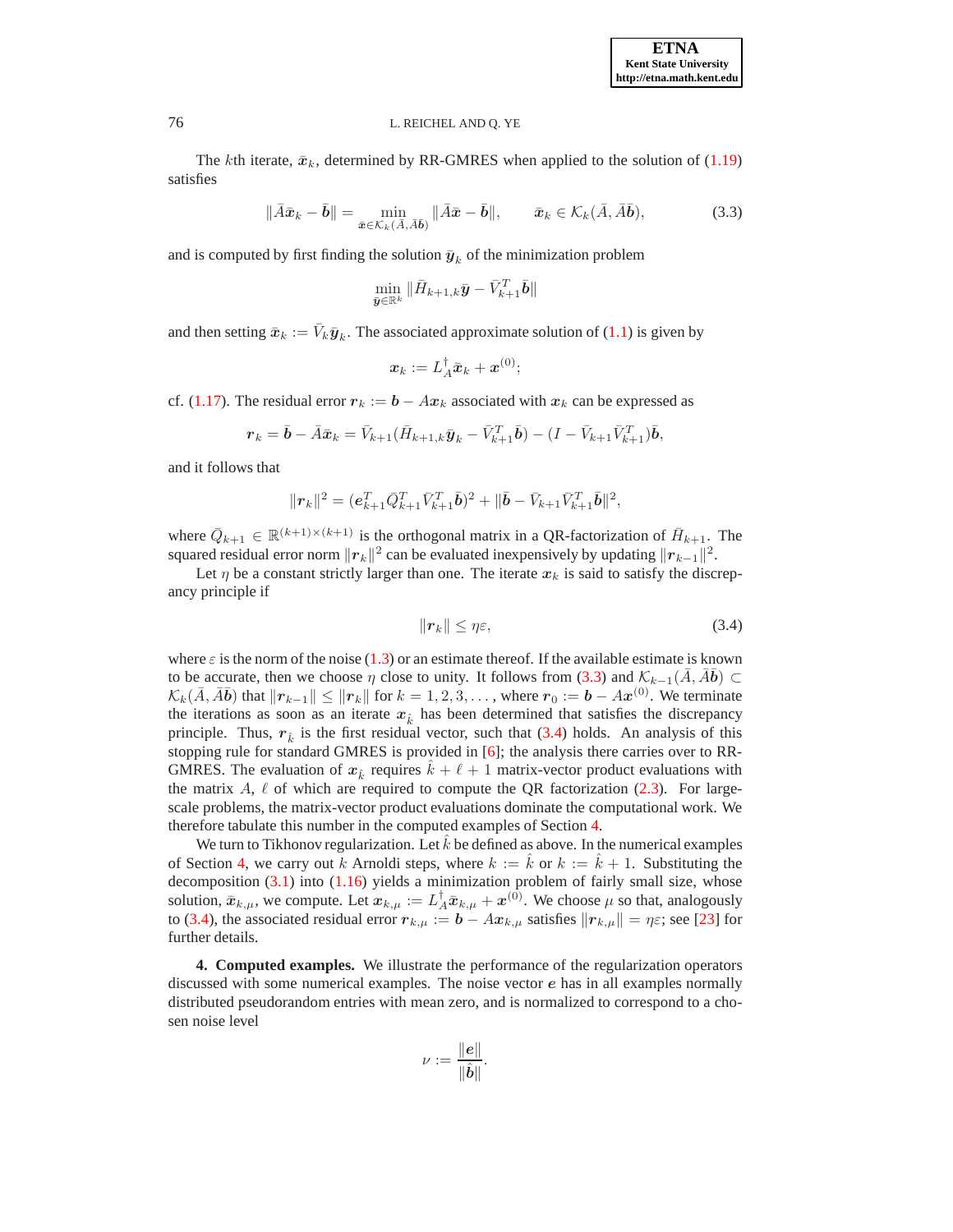| <b>ETNA</b>                  |
|------------------------------|
| <b>Kent State University</b> |
| http://etna.math.kent.edu    |

## SIMPLE SQUARE SMOOTHING REGULARIZATION OPERATORS 77

Here  $\hat{b}$  denotes the noise-free right-hand-side vector in [\(1.4\)](#page-0-2). We let  $\eta := 1.01$  in [\(3.4\)](#page-13-2) in all examples. The computations are carried out in MATLAB with about 16 significant decimal digits. We reorthogonalize the columns of the matrix  $\bar{V}_{k+1}$  in the decomposition [\(3.1\)](#page-12-2). Since typically the dimension  $k + 1$  of the Krylov subspaces [\(3.2\)](#page-12-3) used is fairly small, reorthogonalization is inexpensive. Reorthogonalization may reduce the size of the Krylov subspace required for determining an approximate solution that satisfies the discrepancy principle; see [\[26,](#page-20-14) Example 4.1] for an illustration with a symmetric matrix.

| regularization operator # iterations $k$ # mat.-vec. prod. |           | $\ \boldsymbol{x}_k-\hat{\boldsymbol{x}}\ /\ \hat{\boldsymbol{x}}\ $ |
|------------------------------------------------------------|-----------|----------------------------------------------------------------------|
|                                                            |           | $1.6 \cdot \overline{10^{-3}}$                                       |
| $L_{1,0}$                                                  |           | $2.2 \cdot 10^{-4}$                                                  |
| $L_{2,0}$                                                  |           | $2.0 \cdot 10^{-4}$                                                  |
| $L_{3,0}$                                                  |           | $1.7 \cdot 10^{-4}$                                                  |
|                                                            | TABLE 4.1 |                                                                      |

<span id="page-14-2"></span>*Example* [4.1:](#page-14-0) *Relative error in approximate solutions*  $x_k$  *determined by truncated iteration with RR-GMRES.* 



FIGURE 4.1. *Example [4.1:](#page-14-0) Computed approximate solutions*  $x_k$  *determined by RR-GMRES using the discrepancy principle. The dashed curves show the vector*  $\hat{x}$ *; the continuous curves display in (a) the iterate*  $x_3$  *determined* without regularization operator ( $L := I$ ), and in (b) the iterate  $x_0$  determined with the regularization operator  $L := L_{3,0}$ .

<span id="page-14-3"></span><span id="page-14-0"></span>EXAMPLE 4.1. The Fredholm integral equation of the first kind,

<span id="page-14-1"></span>
$$
\int_0^{\pi/2} \kappa(\sigma, \tau) x(\sigma) d\sigma = b(\tau), \qquad 0 \le \tau \le \pi,
$$
\n(4.1)

with  $\kappa(\sigma, \tau) := \exp(\sigma \cos(\tau))$ ,  $b(\tau) := 2 \sinh(\tau)/\tau$ , and solution  $x(\tau) := \sin(\tau)$  is discussed by Baart  $[1]$ . We use the MATLAB code baart from  $[18]$  to discretize  $(4.1)$  by a Galerkin method with 200 orthonormal box functions as test and trial functions. The code produces the matrix  $A \in \mathbb{R}^{200 \times 200}$  and a scaled discrete approximation of  $x(\tau)$ . Adding  $50n_1$  to the latter yields the vector  $\hat{x} \in \mathbb{R}^{200}$  with which we compute the noise-free righthand side  $\hat{b} := A\hat{x}$ .

Let the entries of the error vector  $e \in \mathbb{R}^{200}$  be normally distributed with zero mean, and be normalized to yield the noise level  $\nu = 5 \cdot 10^{-5}$ . This corresponds to an absolute error of  $||e|| = 9.8 \cdot 10^{-2}$ . The right-hand side *b* in the system [\(1.1\)](#page-0-0) is obtained from [\(1.2\)](#page-0-3).

Table [4.1](#page-14-2) displays results obtained with RR-GMRES for several regularization operators and Figure [4.1](#page-14-3) shows two computed solutions. The continuous curve in Figure  $4.1(a)$  $4.1(a)$  displays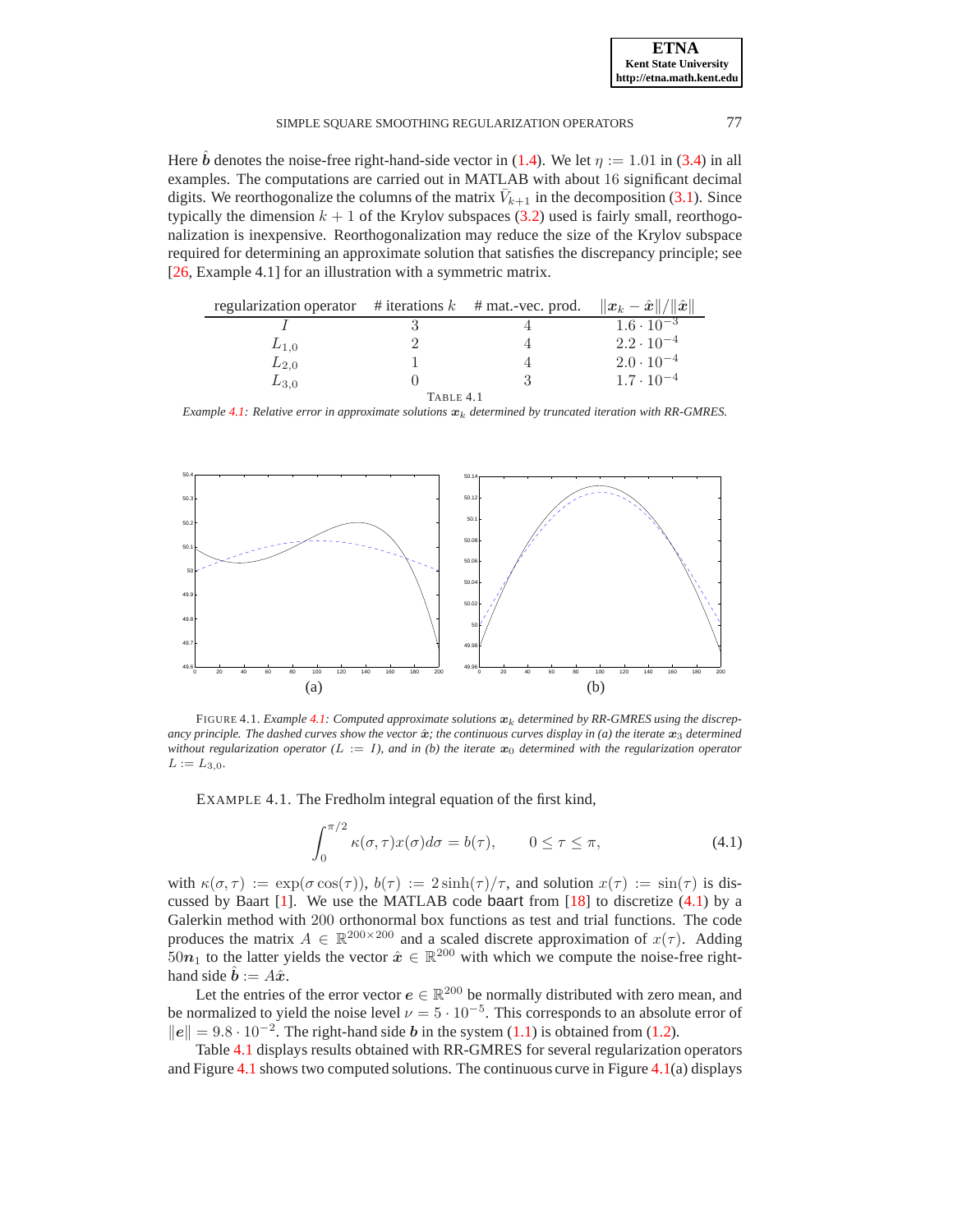the computed solution obtained without explicit use of a regularization operator ( $L := I$ ); the continuous curve in Figure [4.1\(](#page-14-3)b) depicts the corresponding solution determined with  $L := L_{3,0}$ . The iterations are terminated by the discrepancy principle [\(3.4\)](#page-13-2). The dashed curves in Figures [4.1\(](#page-14-3)a) and (b) show the solution  $\hat{x}$  of the noise-free problem [\(1.4\)](#page-0-2).

This example shows RR-GMRES without explicit use of a regularization operator to perform poorly. The reason for this is that the desired solution is a small relative perturbation of the vector 50 $n_1$ . We note that this vector lives in  $\mathcal{N}(L_{j,0}), 1 \le j \le 3$ , and therefore does not affect the Krylov subspaces for  $\overline{A}$  when one of the regularization operators  $L_{j,0}$  is applied. When  $L := L_{3,0}$ , the norm of the initial residual  $r_0 := \mathbf{b} - A\mathbf{x}^{(0)}$  satisfies the discrepancy principle [\(3.4\)](#page-13-2) and no iterations are carried out.

| method                |    | # iterations $k$ # mat.-vec. prod. | $\ \boldsymbol{x}_k-\hat{\boldsymbol{x}}\ $ |
|-----------------------|----|------------------------------------|---------------------------------------------|
| Arnoldi-Tikhonov      |    | 10                                 | $1.5 \cdot 10^{-2}$                         |
| Arnoldi-Tikhonov $+1$ | 10 | 11                                 | $1.2 \cdot 10^{-2}$                         |
| LBD-Tikhonov          | 11 | 99.                                | $1.2 \cdot 10^{-2}$                         |
| TABLE 4.2             |    |                                    |                                             |

<span id="page-15-2"></span>*Example [4.2:](#page-15-0) Errors in approximate solutions of a modification of [\(4.2\)](#page-15-1) determined by several Tikhonov regularization methods with regularization operator*  $L := I$ .

| method                |           | # iterations $k$ # mat.-vec. prod. | $\ \boldsymbol{x}_k-\hat{\boldsymbol{x}}\ $ |
|-----------------------|-----------|------------------------------------|---------------------------------------------|
| Arnoldi-Tikhonov      |           |                                    | $5.7 \cdot 10^{-3}$                         |
| Arnoldi-Tikhonov $+1$ |           | ū                                  | $2.9 \cdot 10^{-3}$                         |
| LBD-Tikhonov          |           | 15                                 | $3.6 \cdot 10^{-3}$                         |
|                       | TABLE 4.3 |                                    |                                             |

<span id="page-15-3"></span>*Example [4.2:](#page-15-0) Errors in approximate solutions of a modification of [\(4.2\)](#page-15-1) determined by several Tikhonov regularization methods with regularization operator*  $L_{1,0}$ *.* 



FIGURE 4.2. *Example* [4.2:](#page-15-0) Approximate solutions  $x_{k,\mu}$  computed by the Arnoldi-Tikhonov method with the *regularization parameter*  $\mu$  *determined by the discrepancy principle. The dashed curves show the vector*  $\hat{\mathbf{x}}$ *; the continuous curves display in (a) the approximate solution*  $x_{10,\mu}$  *determined with regularization operator*  $L := I$ *and in (b) the approximate solution*  $\mathbf{x}_{7,\mu}$  *determined with*  $L := L_{1,0}$ *.* 

<span id="page-15-4"></span><span id="page-15-0"></span>EXAMPLE 4.2. Consider the Fredholm integral equation of the first kind

<span id="page-15-1"></span>
$$
\int_{-6}^{6} \kappa(\tau, \sigma) x(\sigma) d\sigma = g(\tau), \qquad -6 \le \tau \le 6,
$$
\n(4.2)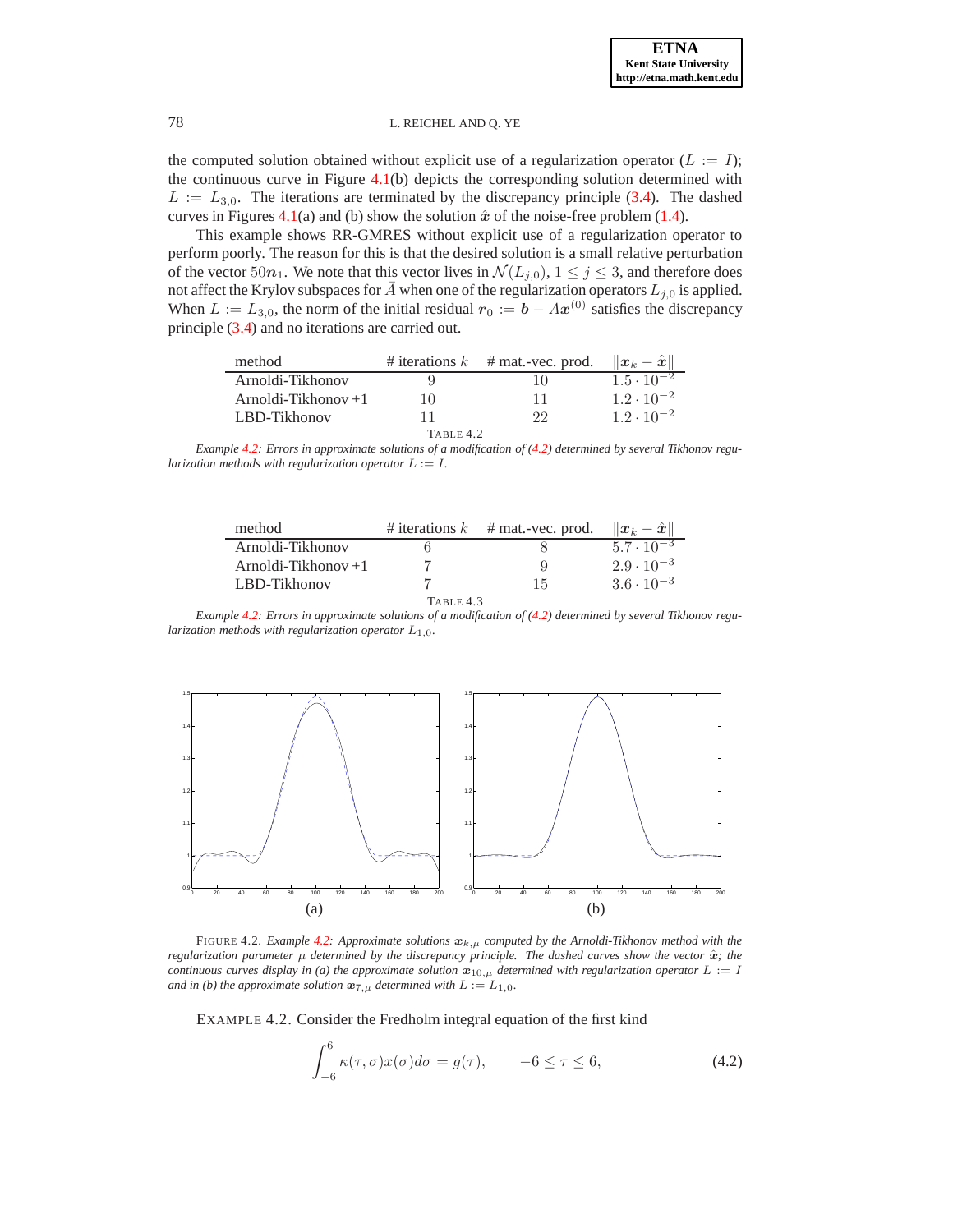### SIMPLE SQUARE SMOOTHING REGULARIZATION OPERATORS 79

with kernel and solution given by

$$
\kappa(\tau,\sigma) := x(\tau - \sigma),
$$
  
\n
$$
x(\sigma) := \begin{cases} 1 + \cos(\frac{\pi}{3}\sigma), & \text{if } |\sigma| < 3, \\ 0, & \text{otherwise.} \end{cases}
$$

The right-hand side  $g(\tau)$  is defined by [\(4.2\)](#page-15-1). This integral equation is discussed by Phillips [\[25\]](#page-20-16). The MATLAB code phillips in [\[18\]](#page-20-15) determines a discretization by a Galerkin method with orthonormal box functions. A discretization of a scaled solution also is provided. Let the matrix  $A \in \mathbb{R}^{200 \times 200}$  determined by phillips represent the discretized integral operator, and let  $\hat{x}$  be the sum of the scaled discrete solution provided by phillips and the vector  $n_1$ . The noise-free right-hand side is given by  $\mathbf{b} := A\hat{\mathbf{x}}$ . A noise vector e similar to the one in Example [4.1](#page-14-0) and scaled to correspond to a noise level of  $1 \cdot 10^{-3}$  is added to  $\hat{b}$  to yield the right-hand side  $b$  of the linear system  $(1.1)$ .

Tables [4.2](#page-15-2) and [4.3](#page-15-3) report the performance of several Tikhonov regularization methods with the regularization operators  $L := I$  and  $L := L_{1,0}$ , respectively. The latter regularization operator gives more accurate results for the present problem. For many ill-posed problems the Arnoldi-Tikhonov method yields higher accuracy by applying one more step of the Arnoldi process than the  $\hat{k}$  steps necessary to satisfy the discrepancy principle; see the last paragraph of Section [3.](#page-12-0) This approach is denoted by Arnoldi-Tikhonov  $+1$  in the tables. LBD-Tikhonov is the Lanczos bidiagonalization-based Tikhonov regularization method described in [\[7\]](#page-19-2). Lanczos bidiagonalization is implemented with reorthogonalization. We remark that the operators  $L_{1,0}$  and  $L_1$  are equivalent when applied in LBD-Tikhonov. Figure [4.2](#page-15-2) displays the most accurate computed solutions in the Tables 4.2 and [4.3](#page-15-3) for  $L := I$  and  $L := L_{1,0}.$ 

The tables show the Arnoldi-Tikhonov method to yield about the same accuracy as LBD-Tikhonov and to require fewer matrix-vector product evaluations. We therefore omit graphs for the approximate solutions determined by LBD-Tikhonov.

| regularization operator # iterations k # mat.-vec. prod. $  x_k - \hat{x}   /   \hat{x}  $ |           |                     |
|--------------------------------------------------------------------------------------------|-----------|---------------------|
|                                                                                            |           | $1.3 \cdot 10^{-1}$ |
| $L_{3,0}$                                                                                  |           | $5.0 \cdot 10^{-2}$ |
|                                                                                            | TABLE 4.4 |                     |

<span id="page-16-1"></span>*Example* [4.3:](#page-16-0) *Relative error in approximate solutions*  $x_k$  *determined by truncated iteration with RR-GMRES.* 

<span id="page-16-0"></span>EXAMPLE 4.3. RR-GMRES would in Example [4.1](#page-14-0) be able to determine a quite accurate approximation of  $\hat{x}$  without the use of the regularization operator  $L_{1,0}$ , if before iterative solution  $50An_1$  is subtracted from the right-hand side b, and after iterative solution the vector  $50n_1$  is added to the approximate solution determined by RR-GMRES. However, it is not always obvious how a problem can be modified in order for RR-GMRES to be able to achieve high accuracy without applying a regularization operator. This is illustrated by the present example, for which subtracting a multiple of  $An_1$  before iterative solution with RR-GMRES, and adding the same multiple of  $n_1$  after iterative solution, does not yield an accurate approximation of  $\hat{x}$ .

Consider

 $\overline{a}$ 

$$
\int_0^{\pi/4} \kappa(\sigma, \tau) x(\sigma) d\sigma = b(\tau), \qquad 0 \le \tau \le \frac{\pi}{2},
$$

where the kernel and the right-hand side are the same as in  $(4.1)$ . We discretize in a similar fashion as in Example [4.1](#page-14-0) to obtain the matrix  $A \in \mathbb{R}^{500 \times 500}$  and the noise-free right-hand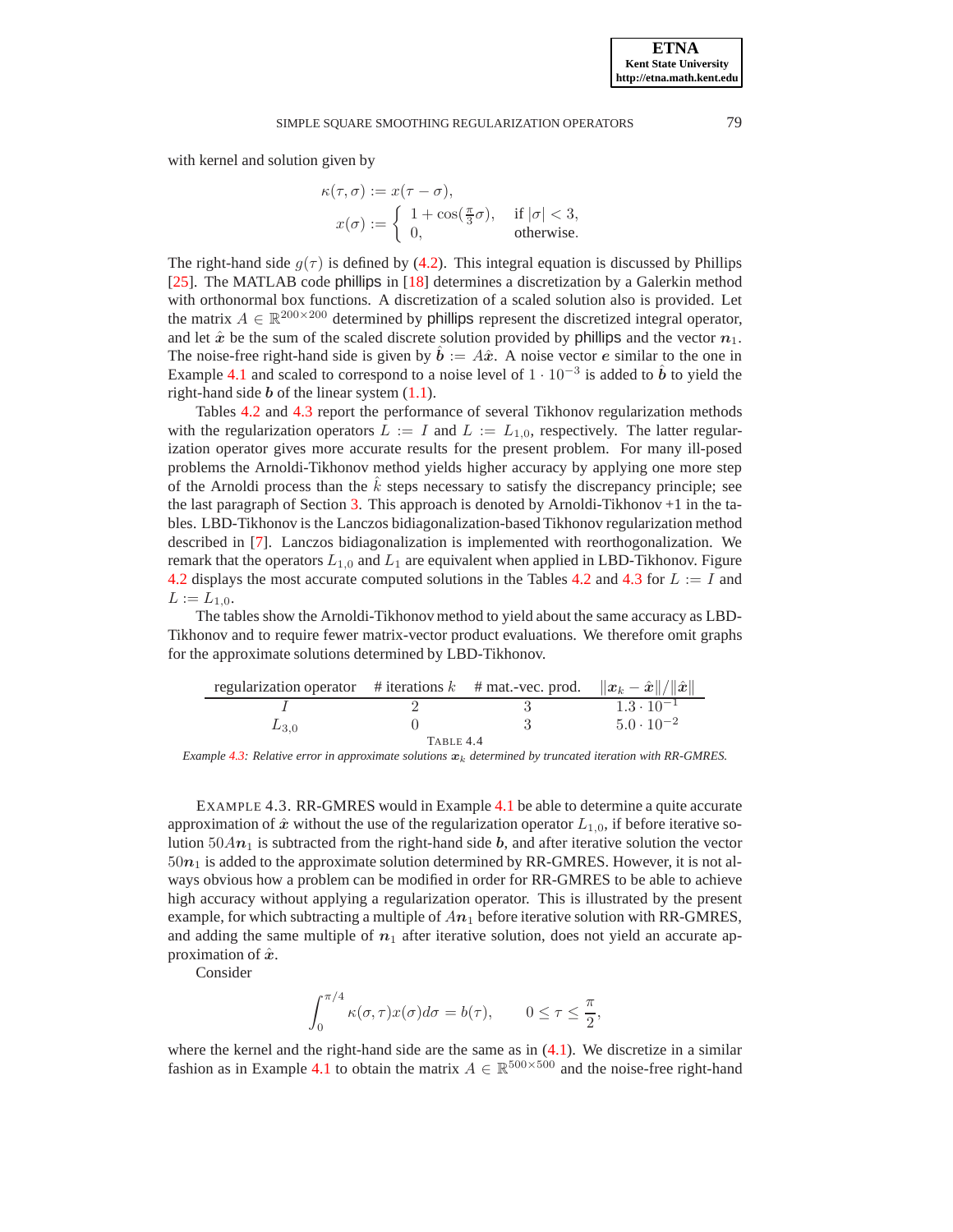80 L. REICHEL AND Q. YE



<span id="page-17-0"></span>FIGURE 4.3. *Example [4.3:](#page-16-0) Computed approximate solutions*  $x_k$  *determined by RR-GMRES using the discrepancy principle. The dashed curves show the vector*  $\hat{x}$ *; the continuous curves display in (a) the iterate*  $x_2$  *determined without regularization operator (L := I), and in (b) the iterate*  $x_0$  *determined with the regularization operator*  $L := L_{3,0}$ .

side  $\hat{b} \in \mathbb{R}^{500}$ . Adding a noise vector *e* to  $\hat{b}$  yields the right-hand side of [\(1.1\)](#page-0-0). The vector e is scaled to correspond to the noise level  $\nu = 2 \cdot 10^{-3}$ . We solve the system [\(1.1\)](#page-0-0) by RR-GMRES. Table [4.4](#page-16-1) reports results for the cases when no regularization operator is used  $(L := I)$  and when the regularization operator  $L := L_{3,0}$  is applied. Figure [4.3](#page-17-0) displays the computed solutions. The operator  $L_{3,0}$  is seen to improve the quality of the computed solution.

| regularization operator # iterations $k$ # mat.-vec. prod. |           | $\ \boldsymbol{x}_k-\hat{\boldsymbol{x}}\ $ |
|------------------------------------------------------------|-----------|---------------------------------------------|
|                                                            |           | $5.\overline{7 \cdot 10^{-2}}$              |
| $L_{2,0}$                                                  |           | $2.4 \cdot 10^{-2}$                         |
|                                                            |           | $5.7 \cdot 10^{-3}$                         |
|                                                            |           | $2.4 \cdot 10^{-3}$                         |
|                                                            | TABLE 4.5 |                                             |

<span id="page-17-2"></span>*Example [4.4:](#page-17-1) Errors in approximate solutions of computed by RR-GMRES without and with several regularization operators. The operator*  $L_{2,0}$  *is defined by zero-padding the operator* [\(1.10\)](#page-1-5)*,*  $C_2$  *by* [\(2.8\)](#page-6-2)*, and*  $C_2$  *by setting the two smallest nonvanishing eigenvalues of*  $C_2$  *to zero.* 

<span id="page-17-1"></span>EXAMPLE 4.4. We modify the integral equation of Example [4.2](#page-15-0) in two ways: the integral equation is discretized with finer resolution to obtain the matrix  $A \in \mathbb{R}^{1000 \times 1000}$ , and instead of adding a discretization of the function 1 to the scaled discrete solution determined by the MATLAB code phillips, we add a discretization of the function  $2\cos(\pi(1+\frac{\sigma}{6}))$ . This defines  $\hat{x}$ . The noise-free right-hand side is given by  $\hat{b} := A\hat{x}$ . A noise vector e with normally distributed entries with mean zero, and scaled to correspond to the noise level  $1 \cdot 10^{-2}$ , is added to  $\hat{b}$  to yield the right-hand side  $\hat{b}$  of the linear system [\(1.1\)](#page-0-0).

Table [4.5](#page-17-2) reports the performance of RR-GMRES without and with several regularization operators. The table shows that the regularization operator  $\hat{C}_2$  obtained from [\(2.8\)](#page-6-2) by setting the two smallest nonvanishing eigenvalues,  $\lambda_1^{(2)}$  and  $\lambda_{-1}^{(2)}$ , to zero yields the best approximation of the desired solution  $\hat{x}$ . In particular, the regularization operator  $\hat{C}_2$  yields higher accuracy than  $L_{2,0}$ . Table [4.5](#page-17-2) also displays the number of iterations and the number of matrix-vector product evaluations required. Figure [4.4](#page-18-1) shows  $\hat{x}$  (dashed curves) and the computed approximate solutions determined with the regularization operators  $L_{2,0}$  and  $\hat{C}_2$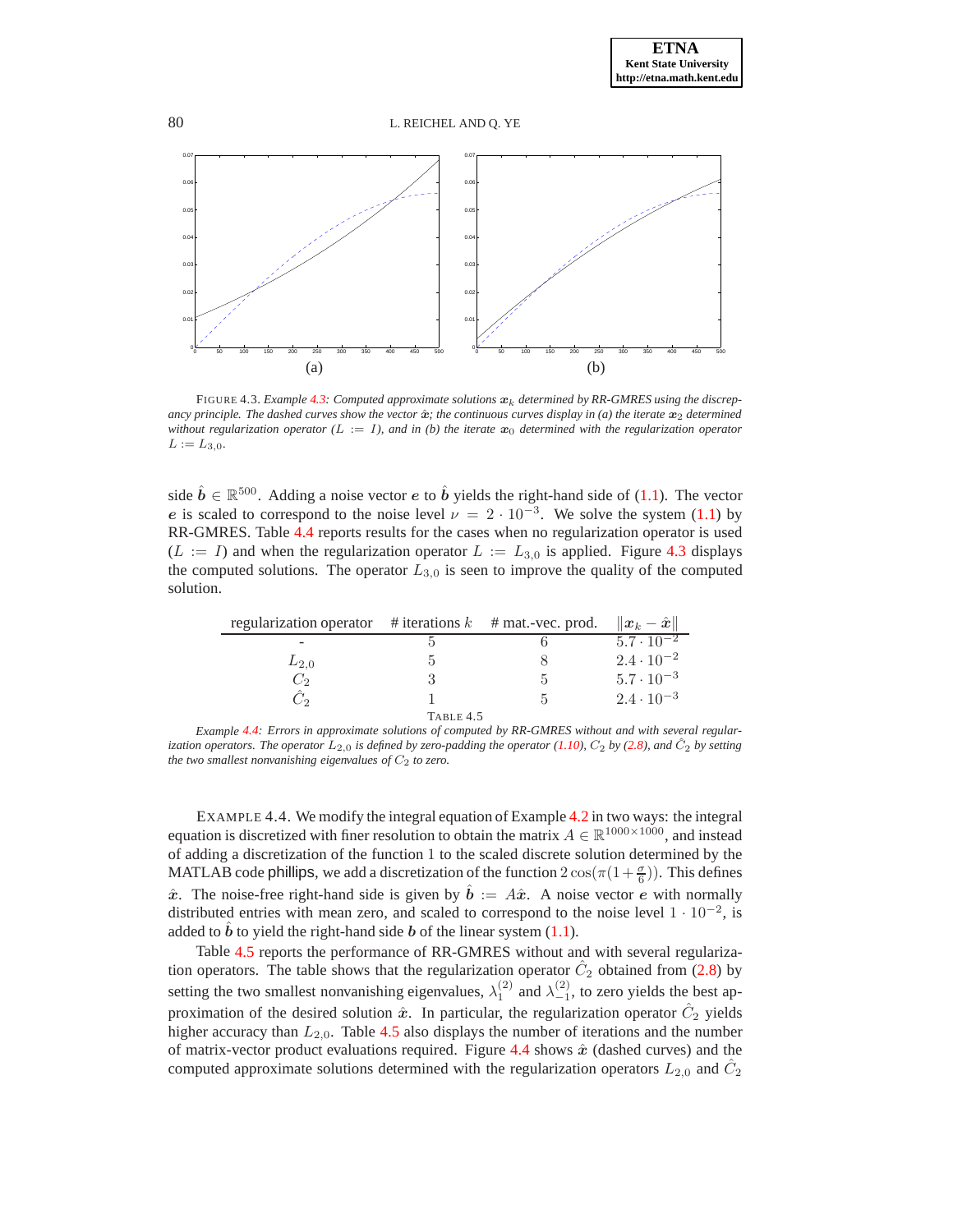

<span id="page-18-1"></span>FIGURE 4.4. *Example* [4.4:](#page-17-1) *Computed approximate solutions*  $x_k$ , *by RR-GMRES using the simplified discrepancy principle. The dashed curves depict the vector*  $\hat{x}$ *; the continuous curves display in (a) the iterate*  $x_5$  *determined with the regularization operator*  $L := L_{2,0}$ *, and in (b) the iterate*  $\mathbf{x}_1$  *computed with the regularization operator*  $L := \hat{C}_2$  *defined by setting the two smallest nonvanishing eigenvalues of*  $C_2$  *to zero.* 

(continuous curves). The latter curves differ primarily at their endpoints.

| regularization operator $\#$ iterations k          |           | $#$ mat.-vec. prod. | $\ \boldsymbol{x}_k - \hat{\boldsymbol{x}}\ $ |
|----------------------------------------------------|-----------|---------------------|-----------------------------------------------|
|                                                    |           |                     | $6.0 \cdot 10^{-2}$                           |
| $L_{2,0}$                                          |           |                     | $1.8 \cdot 10^{-2}$                           |
| $C_2$                                              |           |                     | $1.1 \cdot 10^{-1}$                           |
| $\hat{C}_2$                                        | 3         |                     | $1.1 \cdot 10^{-1}$                           |
| $(\hat{C}_2^{\dagger}D_{{\delta}}^{-1})^{\dagger}$ |           |                     | $5.6 \cdot 10^{-3}$                           |
| OP and $C_2$                                       | 3         |                     | $4.3 \cdot 10^{-3}$                           |
| <b>OP</b>                                          |           |                     | $1.0 \cdot 10^{-2}$                           |
|                                                    | TABLE 4.6 |                     |                                               |

<span id="page-18-2"></span>*Example [4.5:](#page-18-0) Errors in approximate solutions computed by RR-GMRES without and with several regularization operators. The operator*  $L_{2,0}$  *is defined by zero-padding the operator* [\(1.10\)](#page-1-5),  $C_2$  *by* [\(2.8\)](#page-6-2)*, and*  $\hat{C}_2$  *by setting the two smallest nonvanishing eigenvalues of*  $C_2$  *to zero. The diagonal matrix*  $D_\delta$  *has*  $\delta = 1 \cdot 10^{-8}$ *. OP stands for orthogonal projection onto a subspace not containing discretized linear functions, i.e.,*  $\mathcal{R}(U) = span{\lbrace n_1, n_2 \rbrace}$  *in [\(2.13\)](#page-10-1).*

<span id="page-18-0"></span>EXAMPLE 4.5. The matrix in this example is the same as in Example [4.4,](#page-17-1) and we add a discretization of the linear function  $\ell(\sigma) := 1 + \sigma/6$  to the vector  $\hat{x}$ . The noise-free and noise-contaminated right-hand sides are determined similarly as in Example [4.4;](#page-17-1) the noise level is  $1 \cdot 10^{-2}$ .

Table [4.6](#page-18-2) reports the performance of RR-GMRES without and with several regularization operators. Because of the oscillatory behavior of the desired solution  $\hat{x}$ , the regularization operator  $L_{2,0}$  does not perform well, and due to the linear term in  $\hat{x}$ , neither do the operators  $C_2$  and  $\hat{C}_2$ . The latter operator is the same as in Example [4.4.](#page-17-1) We therefore consider the approaches of Section [2.3](#page-8-2) and [2.4,](#page-10-0) which yield clearly better results. For the weighted average regularization operator L in [\(2.12\)](#page-9-0), the matrix  $D_{\delta}$  is given by [\(2.11\)](#page-8-1) with  $\delta := 1 \cdot 10^{-8}$ . In the method of Section [2.4,](#page-10-0) we first carry out an orthogonal projection onto the complement of discrete linear functions. Hence, we let  $U \in \mathbb{R}^{1000 \times 2}$  in [\(2.13\)](#page-10-1) be such that  $\mathcal{R}(U) = \text{span}\{n_1, n_2\}$ . This projection is in Table [4.6](#page-18-2) referred to as "OP". RR-GMRES is applied to the projected equations  $(2.20)$  with the regularization operators  $C_2$  or without further regularization. Results for the latter approach are displayed in the last line

**ETNA Kent State University http://etna.math.kent.edu**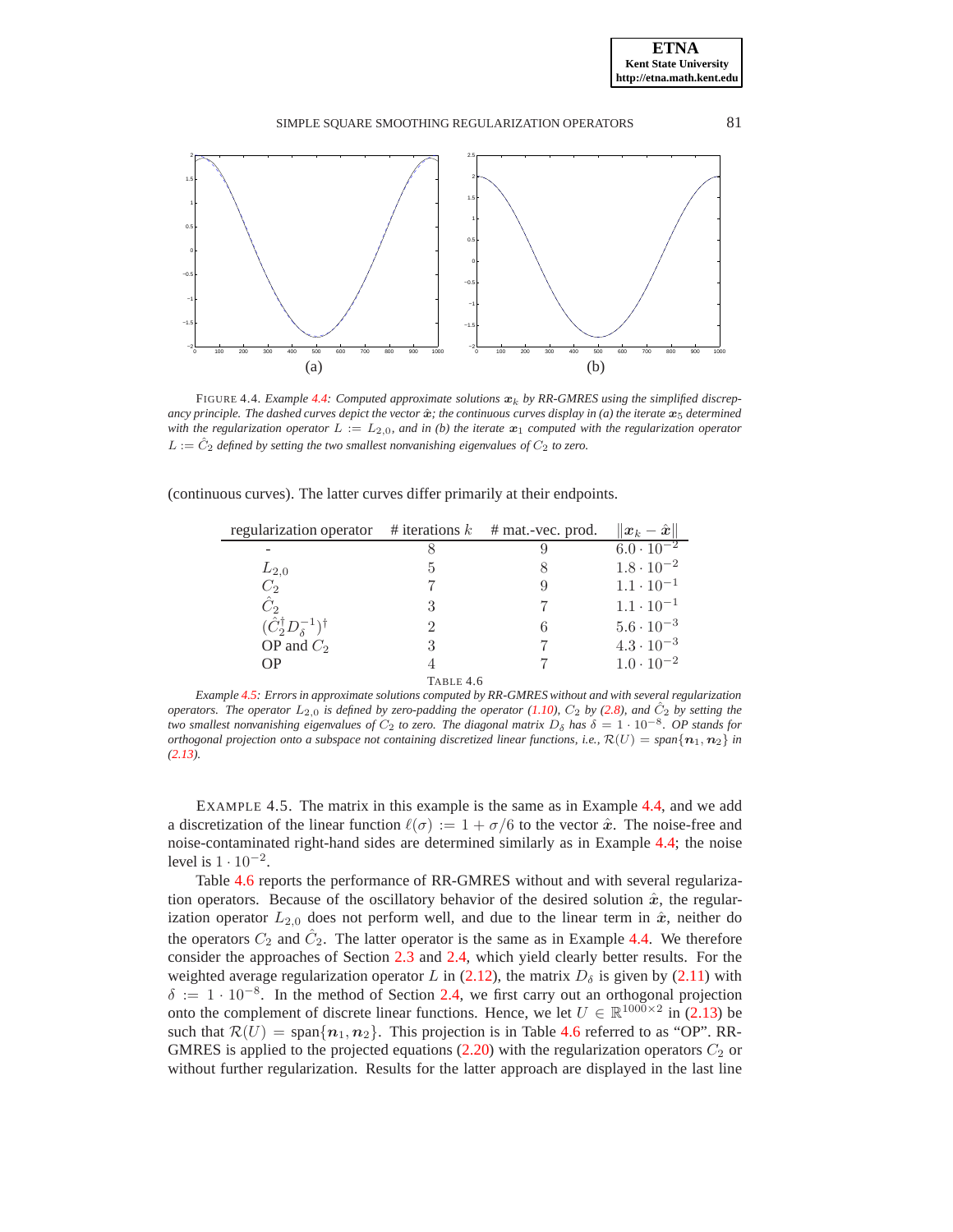

<span id="page-19-11"></span>FIGURE 4.5. *Example [4.5:](#page-18-0) Approximate solutions*  $x_k$  *computed by RR-GMRES using the simplified discrepancy principle. The dashed curves depict the vector*  $\hat{x}$ *; the continuous curves display in (a) the iterate*  $x_5$  *determined with regularization operator*  $L := L_{2,0}$ *, and in (b) the iterate*  $x_3$  *determined by initial orthogonal projection onto the complement of the discretized linear functions, and then solving the projected problem by RR-GMRES with regularization operator*  $C_2$ *.* 

of the table. Table [4.6](#page-18-2) shows orthogonal projection followed by regularization with  $C_2$  to give the best approximation of  $\hat{x}$ . The computed solution is shown in Figure [4.5\(](#page-19-11)b). Also the regularization operator  $(\hat{C}_2^{\dagger} D_{\delta}^{-1})^{\dagger}$  is seen to determine an accurate approximation of  $\hat{x}$ . Fur-thermore, Table [4.6](#page-18-2) illustrates that the smoothing regularization operator  $L_{2,0}$  yields a better approximation than the orthogonal projection regularization operator (OP) with the same null space. This depends on that the desired solution  $\hat{x}$  is smooth and  $L_{2,0}$  is smoothing, but the orthogonal projector is not. Figure [4.5\(](#page-19-11)a) displays the solution determined with  $L_{2,0}$ . This computed solution differs from  $\hat{x}$  the most at the endpoints.

<span id="page-19-6"></span>**5. Conclusion.** We have presented several square extensions of some standard regularization operators based on finite difference discretization of derivatives. The numerical examples illustrate that the square regularization operators discussed here can improve the quality of the computed approximate solution determined by Arnoldi-based Tikhonov regularization and minimal residual methods. Moreover, they are quite simple to implement.

#### REFERENCES

- <span id="page-19-10"></span>[1] M. L. Baart, *The use of auto-correlation for pseudo-rank determination in noisy ill-conditioned least-squares problems*, IMA J. Numer. Anal., 2 (1982), pp. 241–247.
- <span id="page-19-7"></span>[2] J. Baglama and L. Reichel, *Decomposition methods for large linear discrete ill-posed problems*, J. Comput. Appl. Math., 198 (2007), pp. 332–342.
- <span id="page-19-0"></span>[3] Å. Björck, A bidiagonalization algorithm for solving large sparse ill-posed systems of linear equations, BIT, 28 (1988), pp. 659–670.
- <span id="page-19-1"></span>[4] D. Calvetti, G. H. Golub, and L. Reichel, *Estimation of the L-curve via Lanczos bidiagonalization*, BIT, 39 (1999), pp. 603–619.
- <span id="page-19-5"></span>[5] D. Calvetti, B. Lewis, and L. Reichel, *On the choice of subspace for iterative methods for linear discrete ill-posed problems*, Int. J. Appl. Math. Comput. Sci., 11 (2001), pp. 1069–1092.
- <span id="page-19-9"></span><span id="page-19-2"></span>[6] , *On the regularizing properties of the GMRES method*, Numer. Math., 91 (2002), pp. 605–625.
- <span id="page-19-3"></span>[7] D. Calvetti and L. Reichel, *Tikhonov regularization of large linear problems*, BIT, 43 (2003), pp. 263–283.
- [8] D. Calvetti, L. Reichel, and A. Shuibi, *L-curve and curvature bounds for Tikhonov regularization*, Numer. Algorithms, 35 (2004), pp. 301–314.
- <span id="page-19-4"></span>[9] , *Invertible smoothing preconditioners for linear discrete ill-posed problems*, Appl. Numer. Math., 54 (2005), pp. 135–149.
- <span id="page-19-8"></span>[10] S. L. Campbell and C. D. Meyer, *Generalized Inverses of Linear Transformations*, Dover, Mineola, 1991.